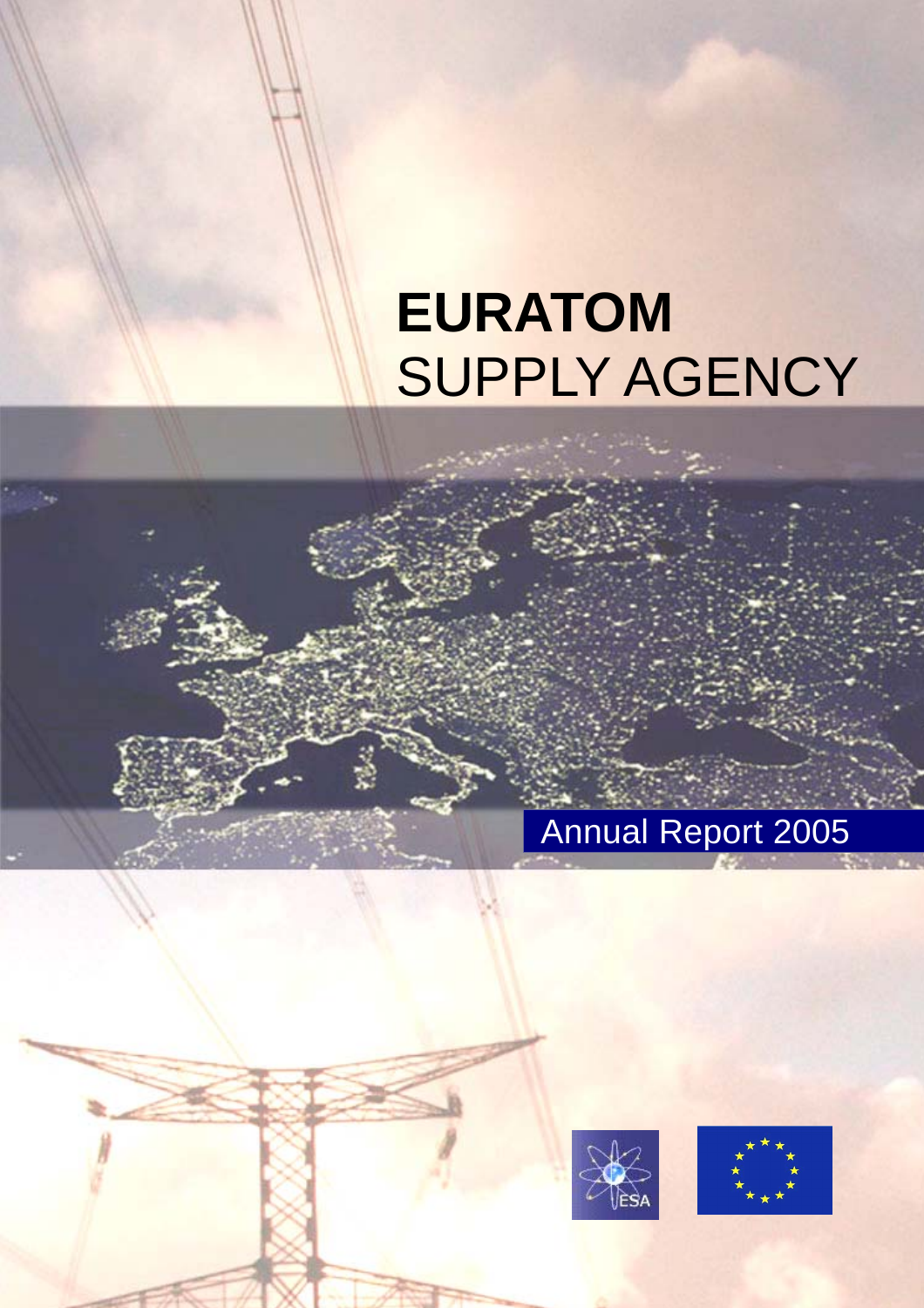Cover photos:

Centre: Earth's City Lights/NASA Goddard Space Flight Center NASA-GSFC Image file [" http://library01.gsfc.nasa.gov/nasims/GL-2002-001314.jpg](http://library01.gsfc.nasa.gov/nasims/GL-2002-001314.jpg) " Background: ESA image file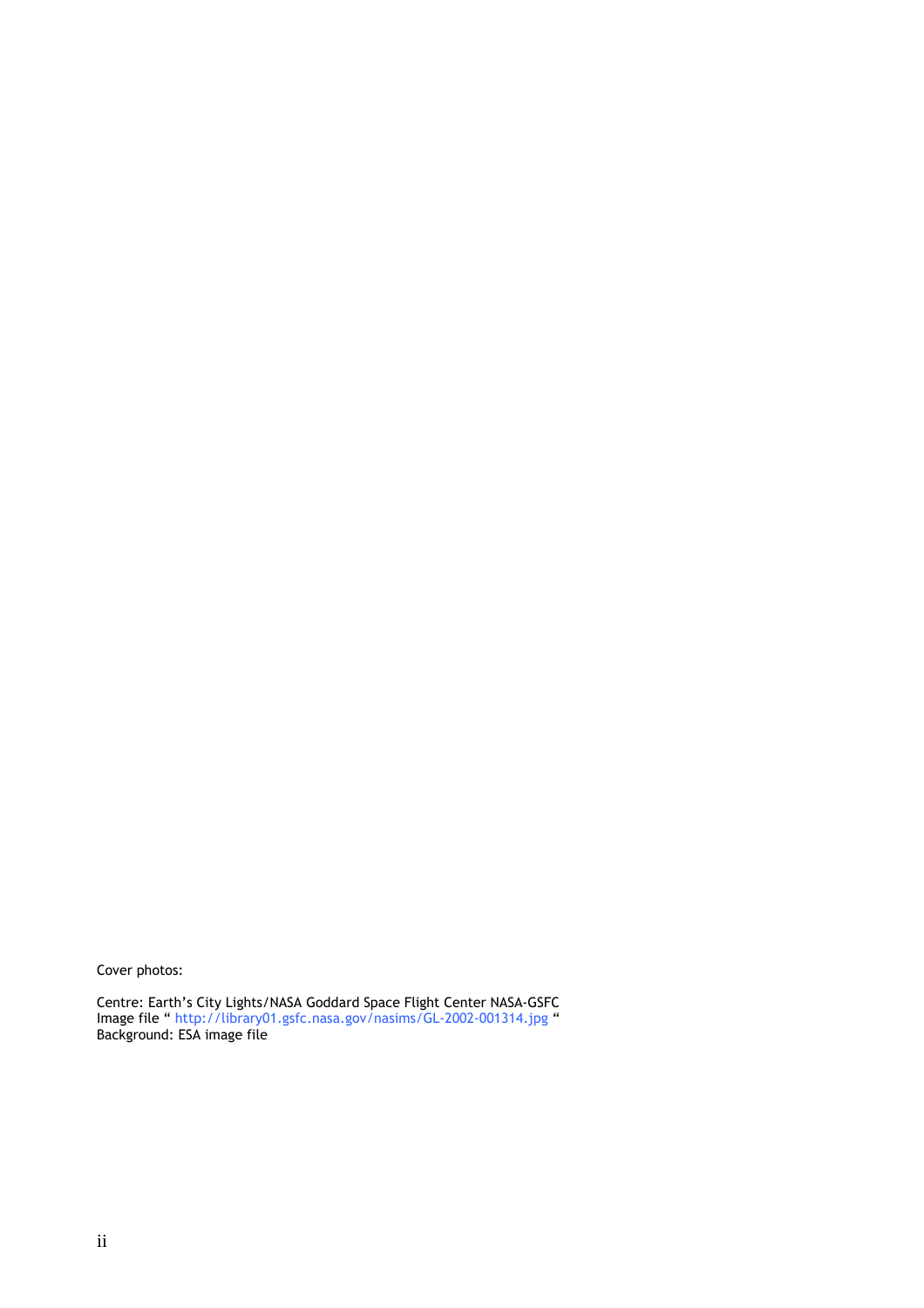# **EURATOM SUPPLY AGENCY**

**Euratom Supply Agency Annual Report 2005**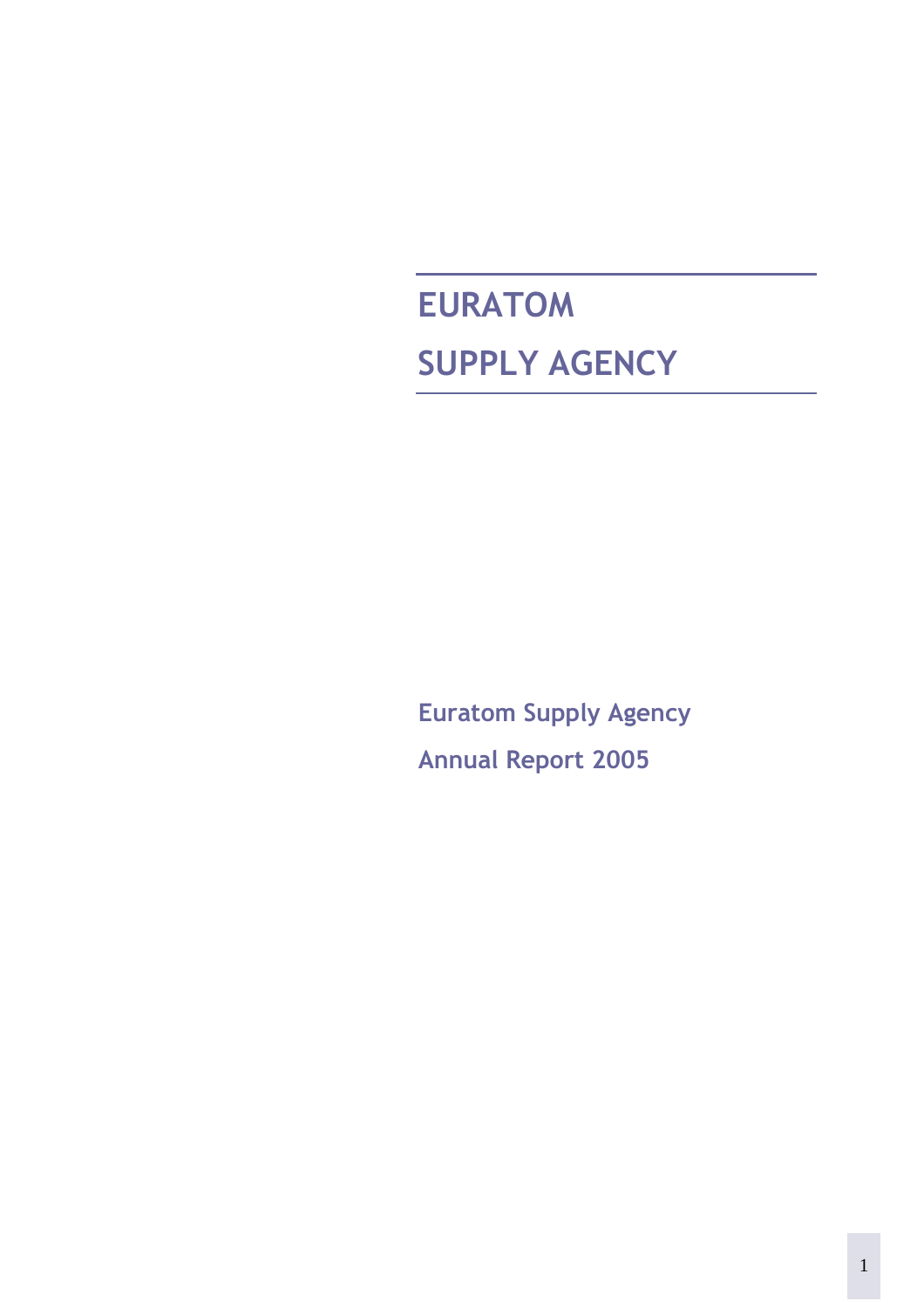# **Contents**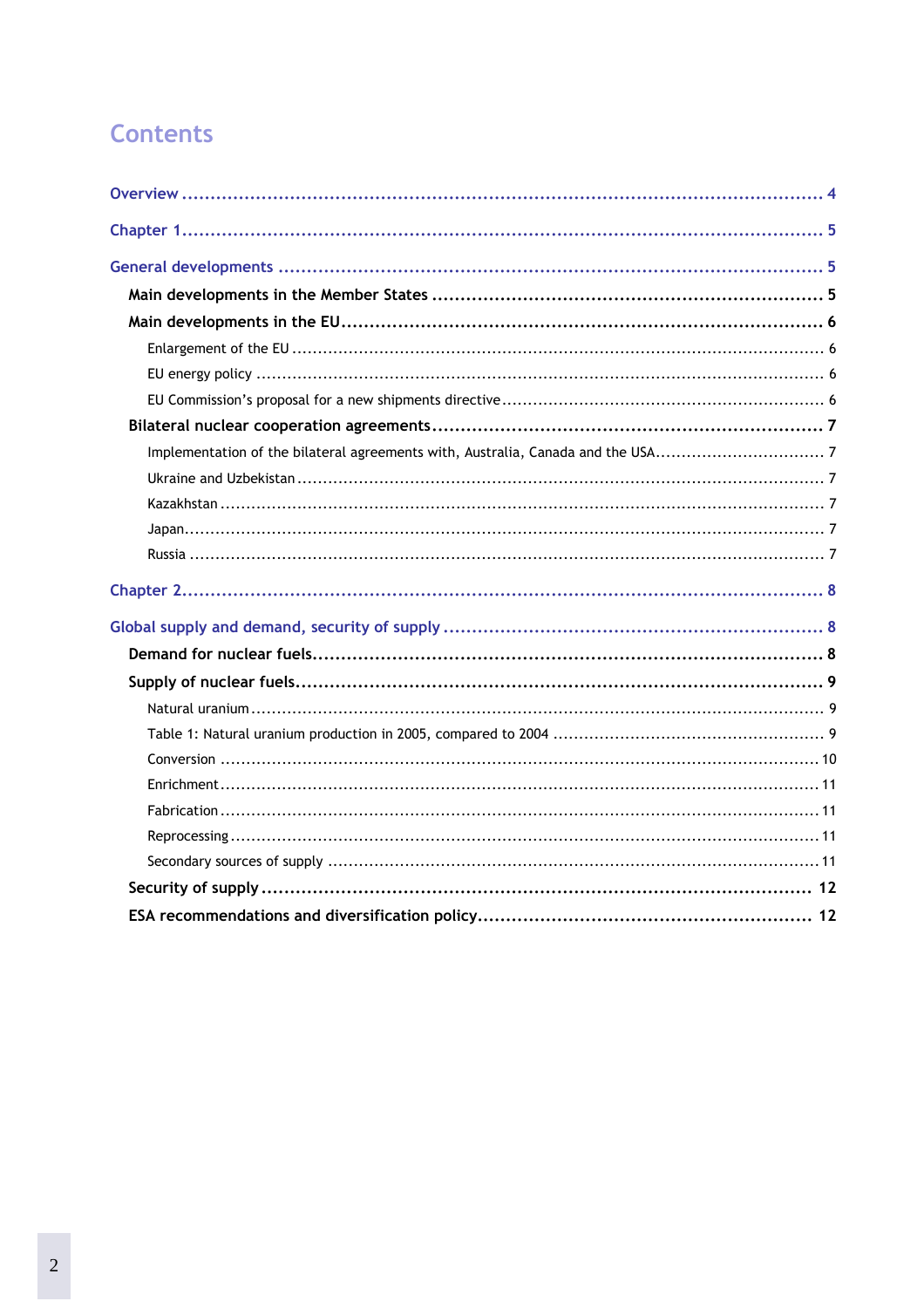| Graph 1: Reactor needs and net requirements for uranium and separative work (EU-25) 14                    |    |
|-----------------------------------------------------------------------------------------------------------|----|
|                                                                                                           |    |
|                                                                                                           |    |
| Table 2: Natural uranium contracts concluded by or notified to the Supply Agency 15                       |    |
|                                                                                                           |    |
| Graph 2: Natural uranium feed contained in fuel loaded into EU reactors and natural uranium delivered  16 |    |
|                                                                                                           |    |
|                                                                                                           |    |
| Graph 3: Average prices for natural uranium delivered under spot and multiannual contracts 17             |    |
|                                                                                                           |    |
| Graph 4: Origins of natural uranium delivered to EU-15 utilities in 2005 (% share) 18                     |    |
| Graph 5: Purchases of natural uranium by EU-15 utilities by origin, 1992-2005 (tU) 19                     |    |
|                                                                                                           |    |
|                                                                                                           |    |
| Table 3: Special fissile material contracts concluded by or notified to the Supply Agency20               |    |
|                                                                                                           |    |
|                                                                                                           |    |
|                                                                                                           |    |
| Table 4: Utilisation of plutonium in MOX in the EU-15 and estimated natural uranium 22                    |    |
|                                                                                                           |    |
|                                                                                                           |    |
|                                                                                                           | 23 |
|                                                                                                           |    |
|                                                                                                           |    |
|                                                                                                           |    |
|                                                                                                           |    |
|                                                                                                           |    |
|                                                                                                           |    |
|                                                                                                           |    |
|                                                                                                           |    |
| Annex 2: EU-25 reactor needs and net requirements (quantities in tU and tSWU)28                           |    |
| Annex 3: Fuel loaded into EU-15 reactors and deliveries of fresh fuel under purchasing contracts29        |    |
|                                                                                                           |    |
|                                                                                                           |    |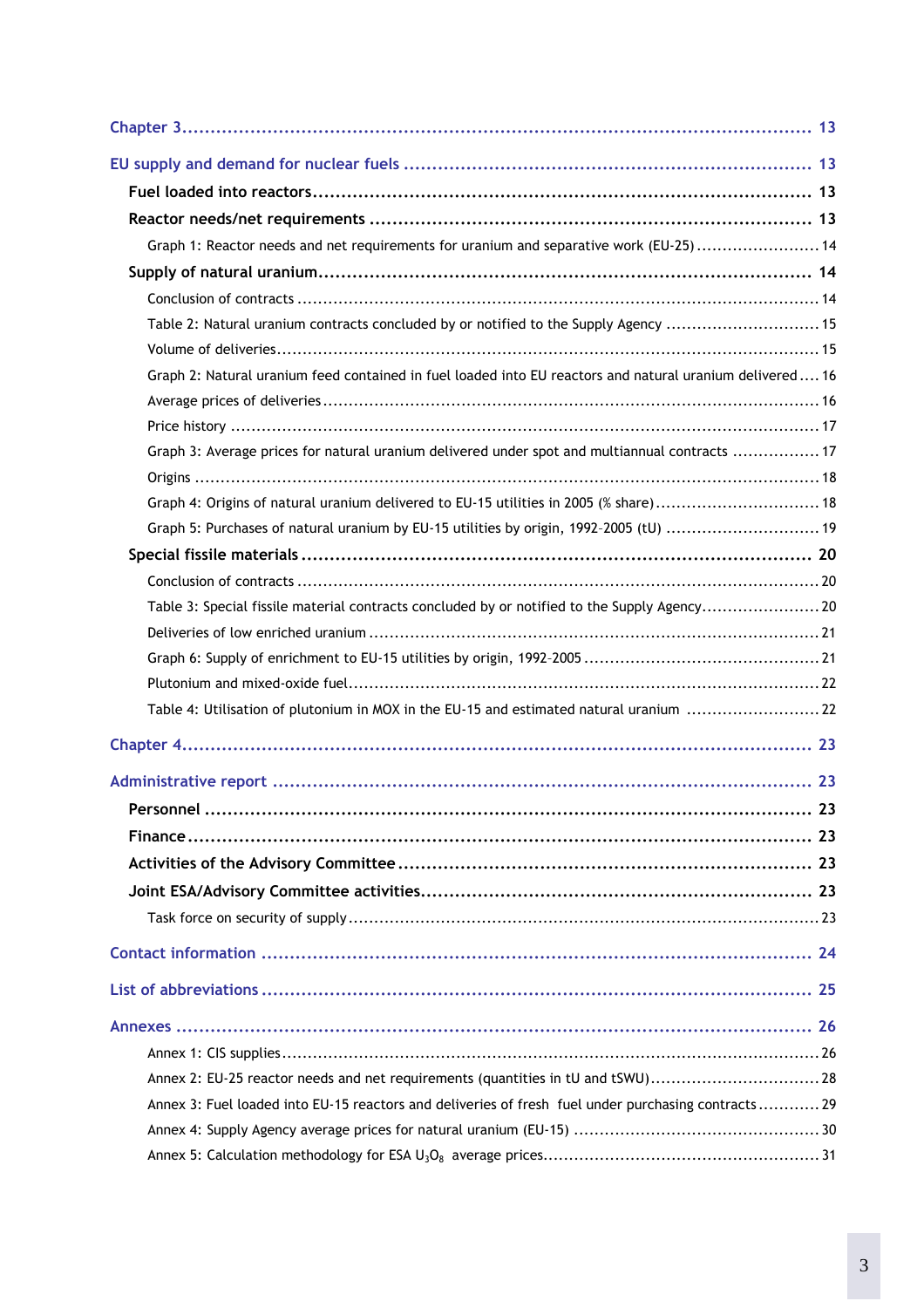### <span id="page-5-0"></span>**Overview**

In 2005, there was renewed interest worldwide in building new nuclear generation capacity in response to rising fossil fuel prices and concerns about climate change following entry into force of the Kyoto Protocol in early 2005. Security of energy supplies in general continued to climb on the political agenda, but on the other hand proliferation concerns remain an important factor in the trade of nuclear technology and materials.

Supplies of nuclear materials to the EU were stable, and while prices continued to increase, prices paid under long term contracts showed relatively modest increases (around 15 % for natural uranium compared to 2004). For the second year in a row, global uranium production increased, although not in a very significant way. It still remains below global reactor requirements, but many ongoing mine expansions and new mining plans are expected to narrow the gap in the coming years.

The only remaining uranium mine in the EU – in the Czech Republic – has extended its operation until 2008, and uranium exploration is now ongoing in Finland, Sweden and Slovakia. Mines are still under production in Romania which is due to join the EU in 2007.

For natural uranium, Canada was by far the largest supplier to the EU with 5 000 tU, followed by Australia, Niger and Russia. The share of re-enriched depleted uranium tails as a supply source decreased while that of highly enriched uranium feed increased. The size of the new Member States' nuclear fuel market represents an addition of about 10 % compared to the EU-15 market.

The uranium conversion and fuel fabrication markets have remained relatively stable, since a tollconversion agreement concluded in March 2005 between BNFL and Cameco for 10 years will keep the Springfields (UK) conversion facility operating instead of closing it down in 2006 as had previously been announced.

The uranium enrichment market is preparing for a technological transition from gaseous diffusion to centrifuge enrichment in France and the Unites States, with some related concerns about the transition period. The market has experienced rising enrichment prices, including for exports from Russia, due in the short term to increased demand on enrichment capacity as a result of higher uranium prices and increases in electricity costs and, for the long term, due to the need to support investment in new capacity.

Construction of the Georges Besse II enrichment plant by AREVA (based on the joint venture between Urenco and AREVA) was slightly delayed because of the necessary political approvals by all concerned governments, but it is now expected that construction could start during 2006. The LES consortium which includes Urenco is moving ahead according to plans with the National Enrichment Facility in the United States.

In response to security of supply concerns and rising prices, many utilities have increased their purchases in order to rebuild inventory levels, which is a welcome development. The implementation of the diversification policy remains vital for the long term security of supply of the EU electro-nuclear industry.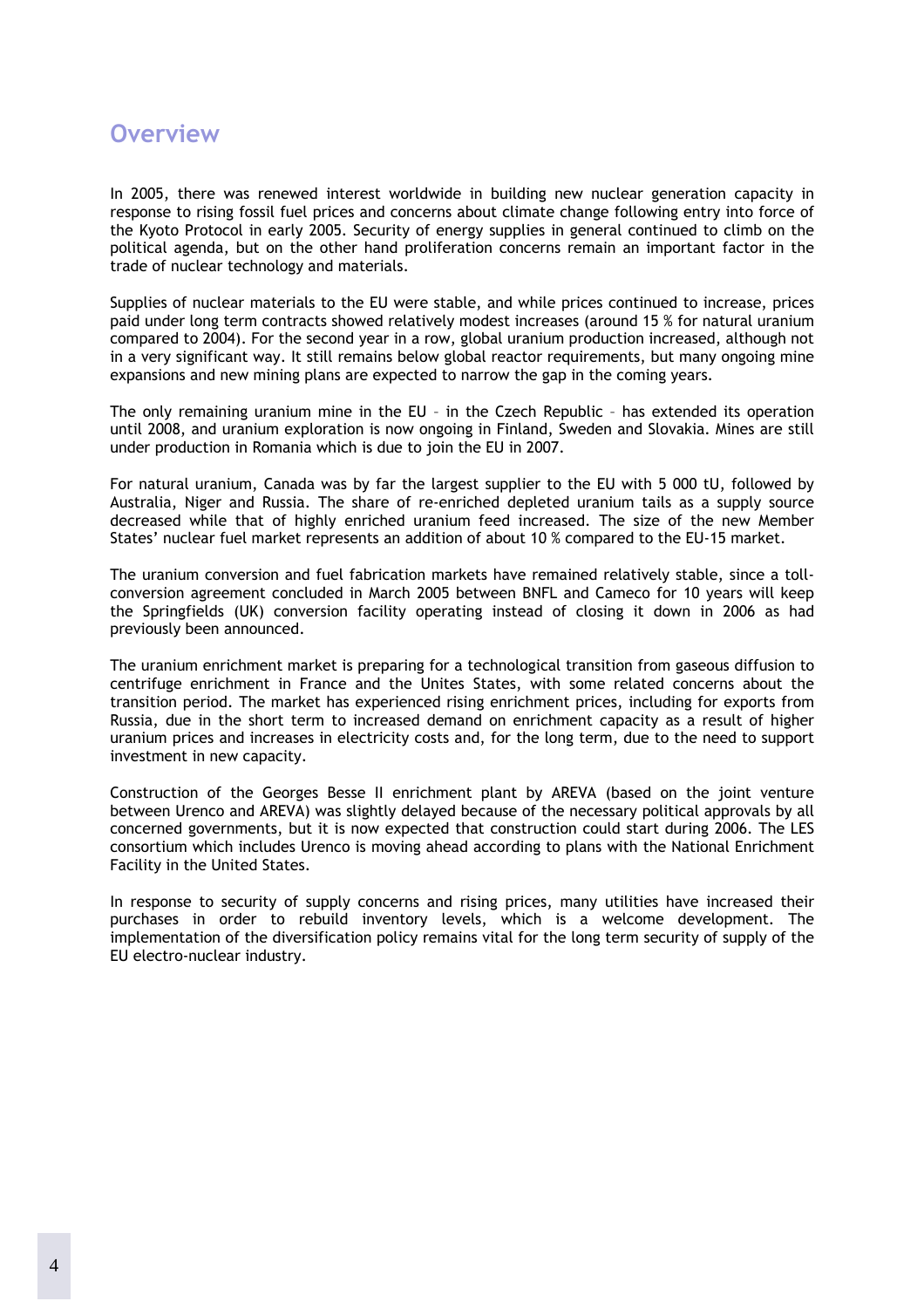# <span id="page-6-0"></span>**Chapter 1**

# <span id="page-6-1"></span>**General developments**

### <span id="page-6-2"></span>**Main developments in the Member States**

In the EU, no new firm decisions regarding new nuclear power plants were made in 2005.

In Finland, construction of TVO's Olkiluoto 3 plant started in 2005, and the plant is expected to be operational in 2009. The EPR project in Finland advanced to the actual construction phase after receiving the construction licence in early 2005.

In France, EdF continued to move forward its project to construct an EPR (European pressurised water reactor) of 1 600 MWe at Flamanville in Normandy. Construction is expected to start in 2007 and the reactor should be operational between 2010 and 2012, for a planned life of 60 years. A partial privatization of EdF occurred in November 2005, when 15 % of its capital was offered to financial market investors.

The governments of the three Baltic States concluded an agreement in February 2006 to consider the joint construction of a new nuclear power plant in Lithuania after the Ignalina-2 reactor is shut down in 2009. The political agreement was followed by a memorandum of understanding by the concerned energy companies – Lietuvos Energija AB, Eesti Energija and Latvenergo – concerning a feasibility study for such a new reactor.

In the Netherlands, the Borssele reactor (481 MW) received an extension of its operating lifetime until the end of 2033, for a total of 60 years.

In Germany, the Obrigheim reactor (340 MWe) was shut down on 11 May 2005, after 37 years of operation. No decisions have yet been made on the eventual extension of the operating life of other German NPP's. Another reactor shut down occurred in Sweden where the Barsebaeck-2 reactor (600 MW) was taken out of service at the end of May 2005. In Spain, the country's oldest reactor, Jose Cabrera (160 MWe), was permanently shut down on 30 April 2006 by governmental decision, after 38 years of operation.

Several other EU Member States are actively discussing their energy policy options and the possibility to build new nuclear reactors in order to raise the security of their energy supplies and to reduce their greenhouse gas emissions.

In the fuel cycle, AREVA Group of France and Urenco of Germany, the Netherlands and the United Kingdom moved forward with their Enrichment Technology Company (ETC) joint venture, but the final approval of a quadripartite agreement by all the involved governments was still pending in early 2006. Therefore, construction of the new Georges Besse II plant at the Tricastin site has been delayed but is now expected to start in 2006, with production starting in 2008–09 and reaching its nominal level of 7.5 million SWU's around 2016.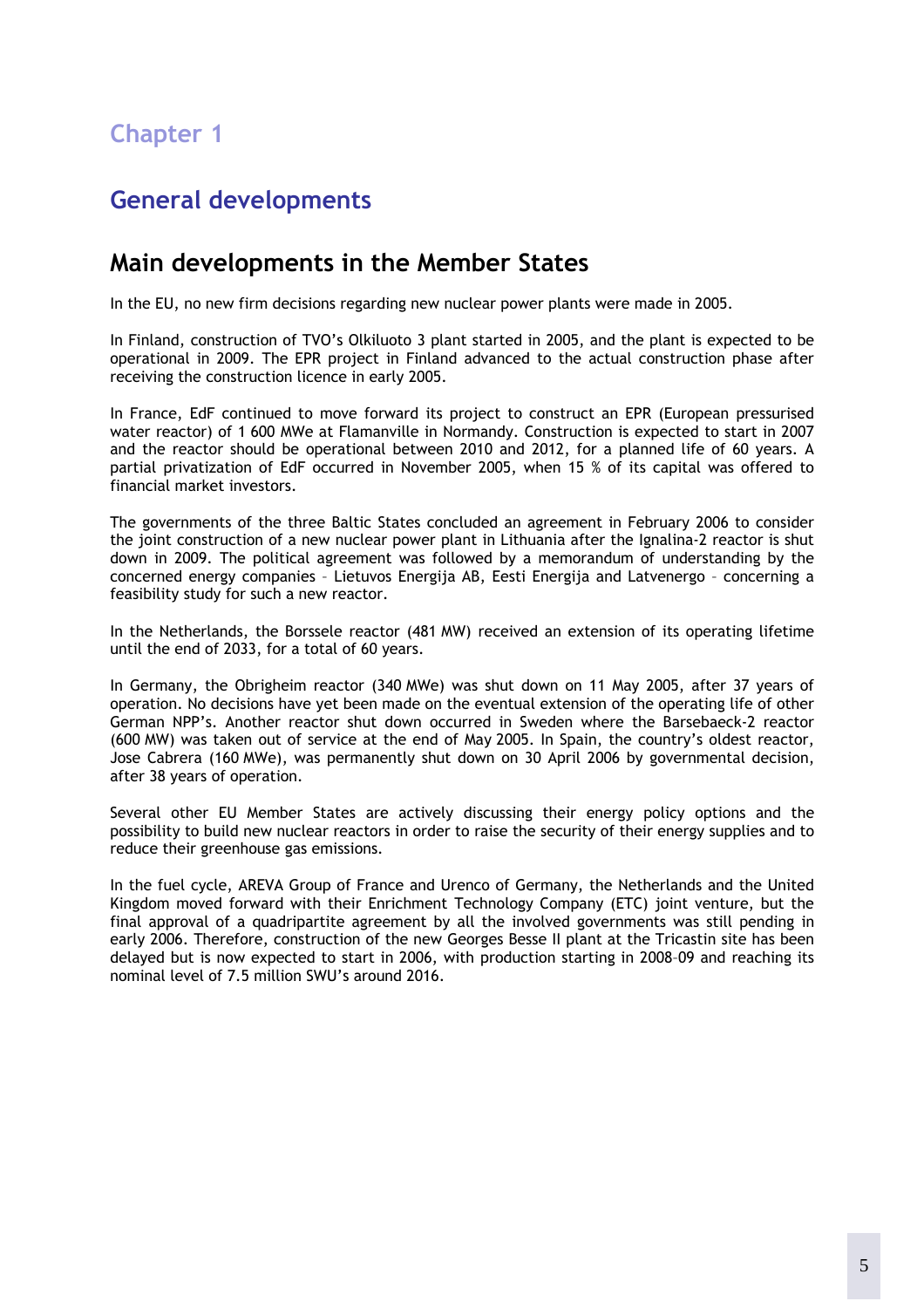# <span id="page-7-0"></span>**Main developments in the EU**

#### <span id="page-7-1"></span>**Enlargement of the EU**

After finalising the membership negotiations with Bulgaria and Romania in 2004, the Act of Accession for these countries was signed on 25 April 2005, and they are expected to join the EU in January 2007. Both Bulgaria and Romania have active nuclear power programmes; Bulgaria having 4 operating reactors and Romania one Candu reactor with its indigenous fuel cycle. A second nuclear reactor at Romania's Cernavoda plant is expected to start operation in 2007, and Bulgaria plans to complete the Belene power plant.

Regarding further accessions, screening of all the national legislation and its compatibility with EU legislation is on-going for both Croatia and Turkey.

Croatia shares the Krško NPP with Slovenia, and Turkey has announced plans to build three nuclear reactors in the coming years, up to a total capacity of 5 000 MW.

#### <span id="page-7-2"></span>**EU energy policy**

In March 2006, the European Commission presented a Green paper setting a basis for a common European Energy Policy, the core objectives of which are sustainable development, competitiveness, and security of supply. Linked to these objectives are six priority areas:

- Completion of the internal energy market
- Ensuring solidarity among Member States
- A more sustainable, efficient and diverse energy mix, whilst respecting the right of Member States to make their own energy choices
- A strategic energy technology plan
- The need for a common external energy policy
- Identifying infrastructure priorities for the EU's security of supply.

#### <span id="page-7-3"></span>**EU Commission's proposal for a new shipments directive**

The Commission adopted a draft proposal<sup>(1)</sup> for a Council Directive on the control of shipments of radioactive waste and spent fuel, intended to replace the existing Directive 92/3. The proposed Directive, which should also apply to spent fuel intended for reprocessing, simplifies procedures while ensuring consistency with the Basic Safety Standards (BSS) Directive and International Conventions. A final proposal was adopted and transmitted to the Council in December 2005<sup>(2)</sup>. which takes into account the opinions expressed by the European Economic and Social Committee and the European Parliament.

 $\overline{a}$  $^{(1)}$  COM(2004) 716 of 12.11.2004.

 $(2)$  COM(2005) 673 of 21.12.2005.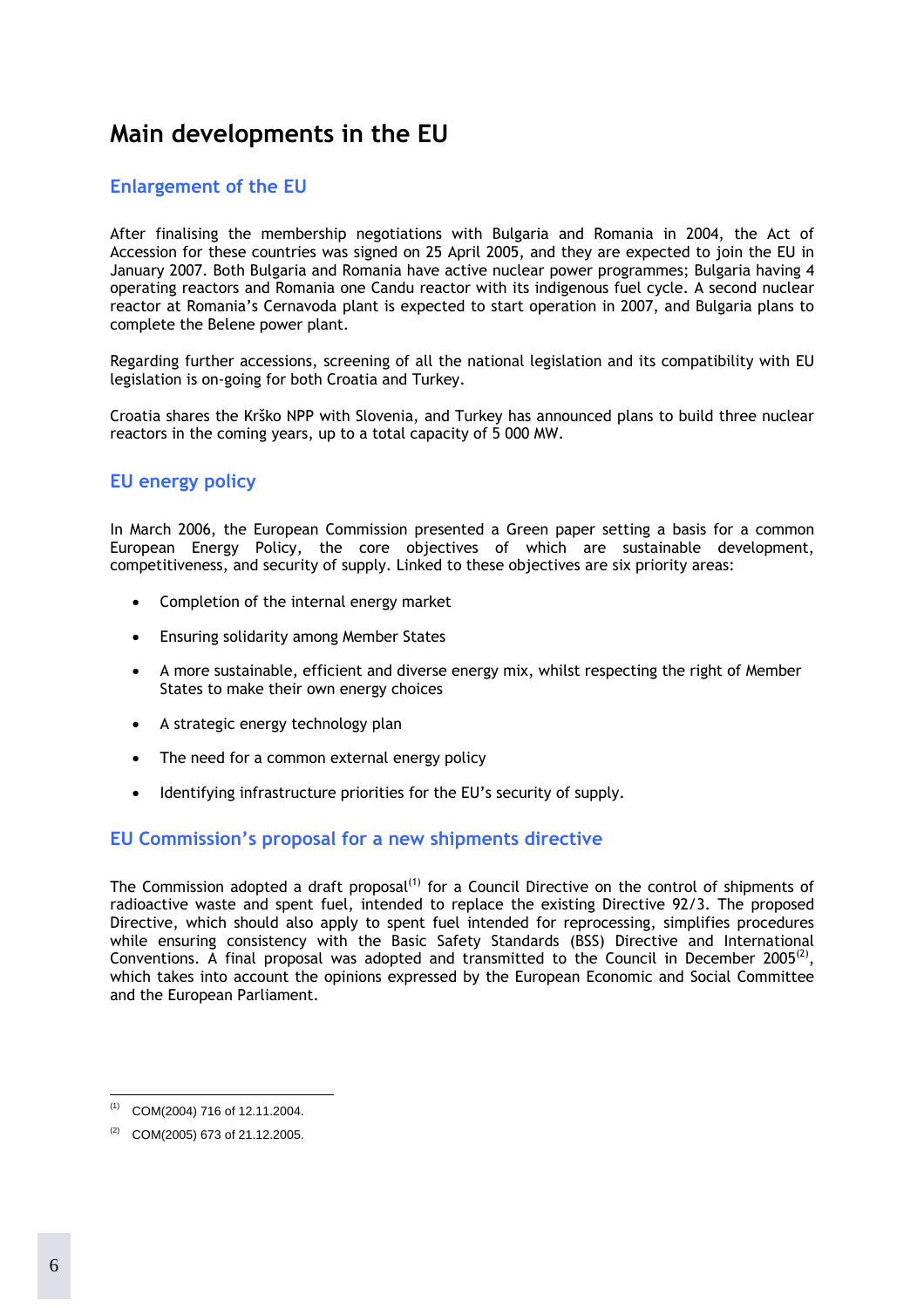# <span id="page-8-0"></span>**Bilateral nuclear cooperation agreements**

#### <span id="page-8-1"></span>**Implementation of the bilateral agreements with, Australia, Canada and the USA**

The implementation of nuclear co-operation agreements with, Australia, Canada and the United States of America continued during 2005 to the satisfaction of all parties. Regular bilateral consultation meetings were held between the Commission and Australia as well as Canada.

#### <span id="page-8-2"></span>**Ukraine and Uzbekistan**

An agreement for co-operation in the peaceful uses of nuclear energy between Euratom and the Ukraine was signed on 28 April 2005.

This agreement will provide a framework for co-operation in the peaceful uses of nuclear energy between the Community and Ukraine. It covers nuclear safety, controlled nuclear fusion, nuclear research and development, international transfers, including trade in nuclear materials and provision of nuclear fuel cycle services, as well as measures aiming at the prevention of illicit trafficking of nuclear materials.

A similar agreement with Uzbekistan entered into force already in 2004.

#### <span id="page-8-3"></span>**Kazakhstan**

The negotiations on an agreement for co-operation in the peaceful uses of nuclear energy between Euratom and the Government of the Republic of Kazakhstan continued, and an amended proposal was submitted to Kazakhstan in February 2005.

#### <span id="page-8-4"></span>**Japan**

An agreement for co-operation in the peaceful uses of nuclear energy between Euratom and Japan was finally signed on 27 February 2006, after several years of negotiations. After ratification of the agreement, it is expected to enter into force during 2006.

#### <span id="page-8-5"></span>**Russia**

Negotiations for an agreement on trade in nuclear materials with the Russian Federation, based on a draft agreement presented by the Commission in 2004, are still awaited.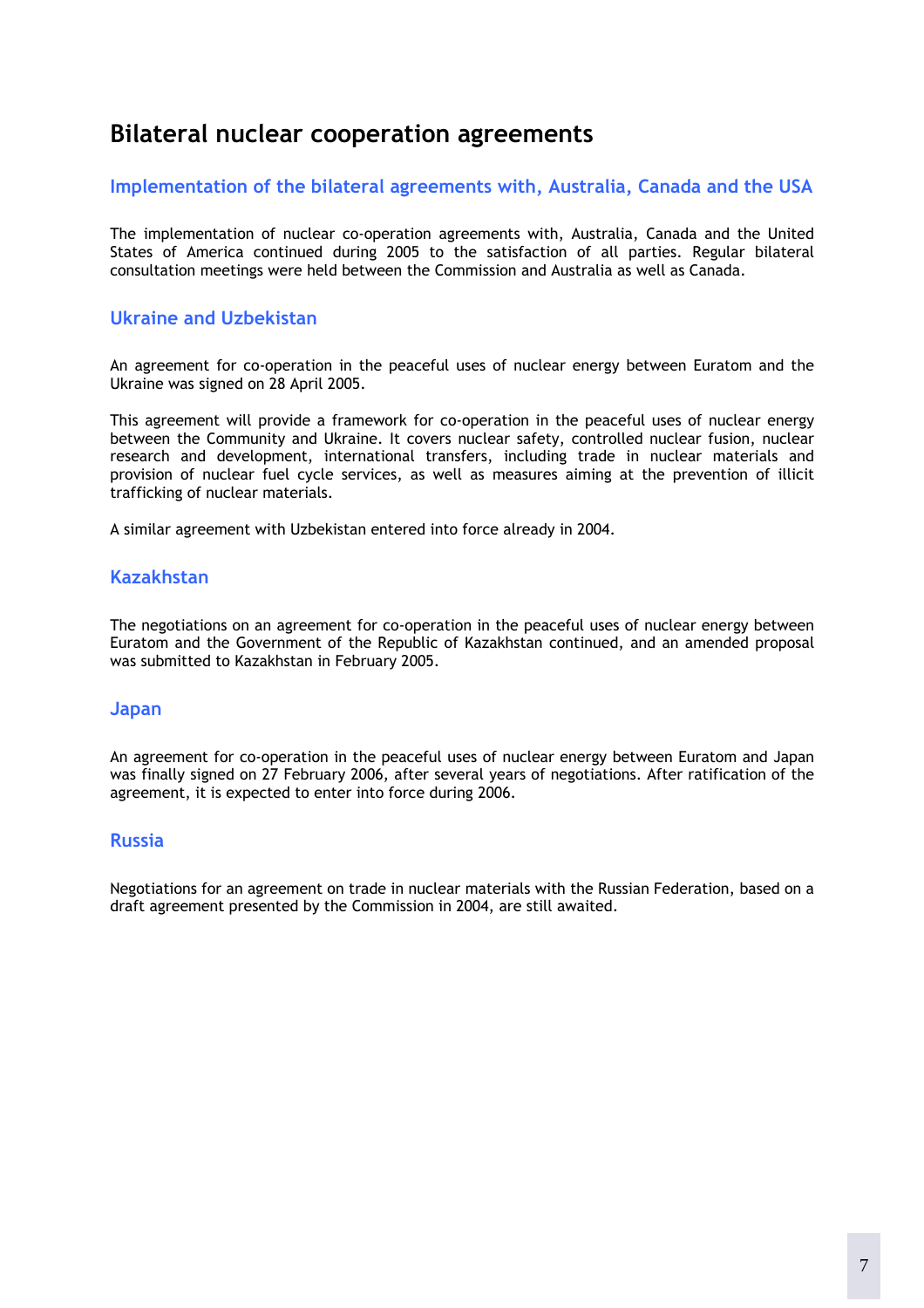# <span id="page-9-0"></span>**Chapter 2**

# <span id="page-9-1"></span>**Global supply and demand, security of supply**

This chapter presents a short overview of the main recent developments affecting the global supply and demand balance and security of supply at different stages of the fuel cycle.

### <span id="page-9-2"></span>**Demand for nuclear fuels**

While there are only a few concrete plans in the EU to build new nuclear reactors, elsewhere in the world the situation is different and has a very big impact on the global nuclear fuel market.

Plans for new reactors are heavily concentrated in Asia (China, India, Japan, South Korea) and Russia. In addition, Ukraine, Brazil, Mexico and eventually many other countries are considering new nuclear power plants. China remains the biggest potential growth market for nuclear reactors and consequently nuclear materials as well as other commodities.

Russia also has an ambitious plan to build 40 000 MWe of new nuclear generating capacity by 2030, increasing the share of nuclear energy in electricity generation to 25 %. Such an expansion requires increased investment in Russian uranium exploration and production sectors.

In the United States, in early 2006 there were altogether 11 companies, joint ventures or utility consortia with plans to build 12-20 new reactors. The US government has taken steps to facilitate new nuclear construction by providing tax incentives in the US Energy Policy Act which was approved in 2005, and by streamlining the US Nuclear Regulatory Commission's (NRC) licensing procedures, notably by introducing a combined construction and operating licence. However, firm decisions about new power plants remain to be made. Uprates and life extensions of existing power plants have continued to contribute to a rising generation capacity.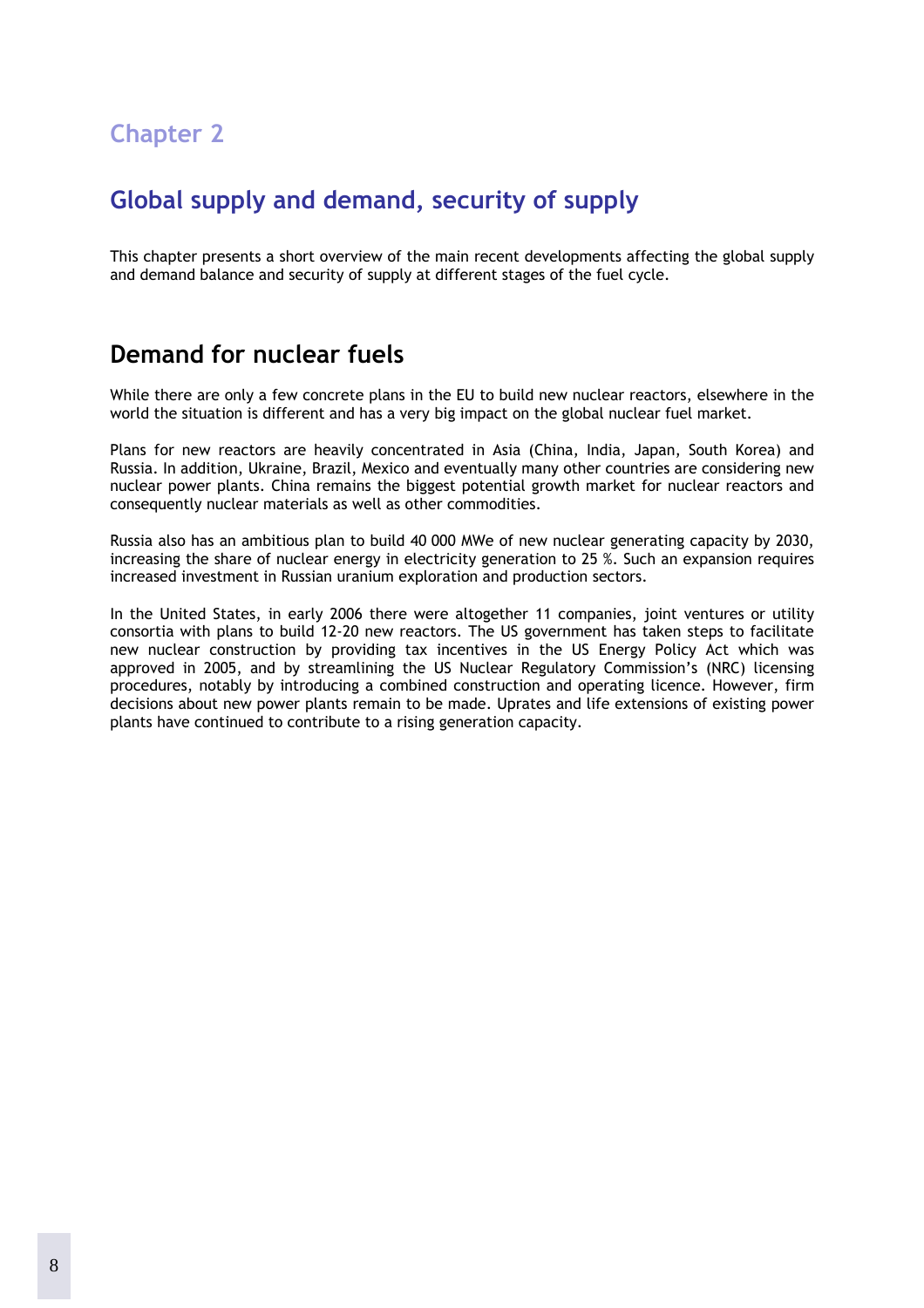# **Supply of nuclear fuels**

#### <span id="page-10-1"></span>**Natural uranium**

In 2005, preliminary figures indicate that worldwide uranium production amounted to some 41 752 tU, compared with 40 475 tU in 2004 (+ 3.1 %). After a 13 % increase in 2004 versus 2003, the supply response has moderated. It will require several years before new mines or major expansions can be brought to production, but increasing production is expected in the coming years.

Canada's total production was 11 628 tU, compared with 11 597 tU in 2004.

Total Australian production in 2005 was 9 516 tU, compared with 9 010 tU in 2004.

Kazakhstan, Russia, Namibia and Niger followed with production between 4 300 and 3 000 tU.

#### <span id="page-10-2"></span>**Table 1: Natural uranium production in 2005, compared to 2004(1)**

<span id="page-10-0"></span>

|               | Production in<br>2005<br>(Tonnes uranium) | Share<br>in 2005<br>$(\%)$ | Production in<br>2004<br>(Tonnes uranium) | Change<br>over 2004 (%) |
|---------------|-------------------------------------------|----------------------------|-------------------------------------------|-------------------------|
| Canada        | 11 628                                    | 27.9                       | 11 597                                    | 0.3                     |
| Australia     | 9 5 1 6                                   | 22.8                       | 9 0 1 0                                   | 5.6                     |
| Kazakhstan    | 4 3 2 9                                   | 10.4                       | 3719                                      | 16.4                    |
| Russia        | 3 3 2 5                                   | 8.0                        | 3 200                                     | 3.9                     |
| Namibia       | 3 1 4 8                                   | 7.5                        | 3 0 3 8                                   | 3.6                     |
| Niger         | 3 0 9 3                                   | 7.4                        | 3 2 8 2                                   | $-5.8$                  |
| Uzbekistan    | 2 300                                     | 5.5                        | 2 0 5 0                                   | 12.2                    |
| <b>US</b>     | 1 0 2 0                                   | 2.4                        | 862                                       | 18.4                    |
| Ukraine       | 800                                       | 1.9                        | 1 000                                     | $-20.0$                 |
| South Africa  | 674                                       | 1.6                        | 755                                       | $-10.7$                 |
| <b>Others</b> | 1888                                      | 4.5                        | 1962                                      | $-3.8$                  |
| Total         | 41 722                                    | 100.0                      | 40 475                                    | 3.1                     |

 $\overline{a}$  $(1)$  Figures published by producers or industry estimates.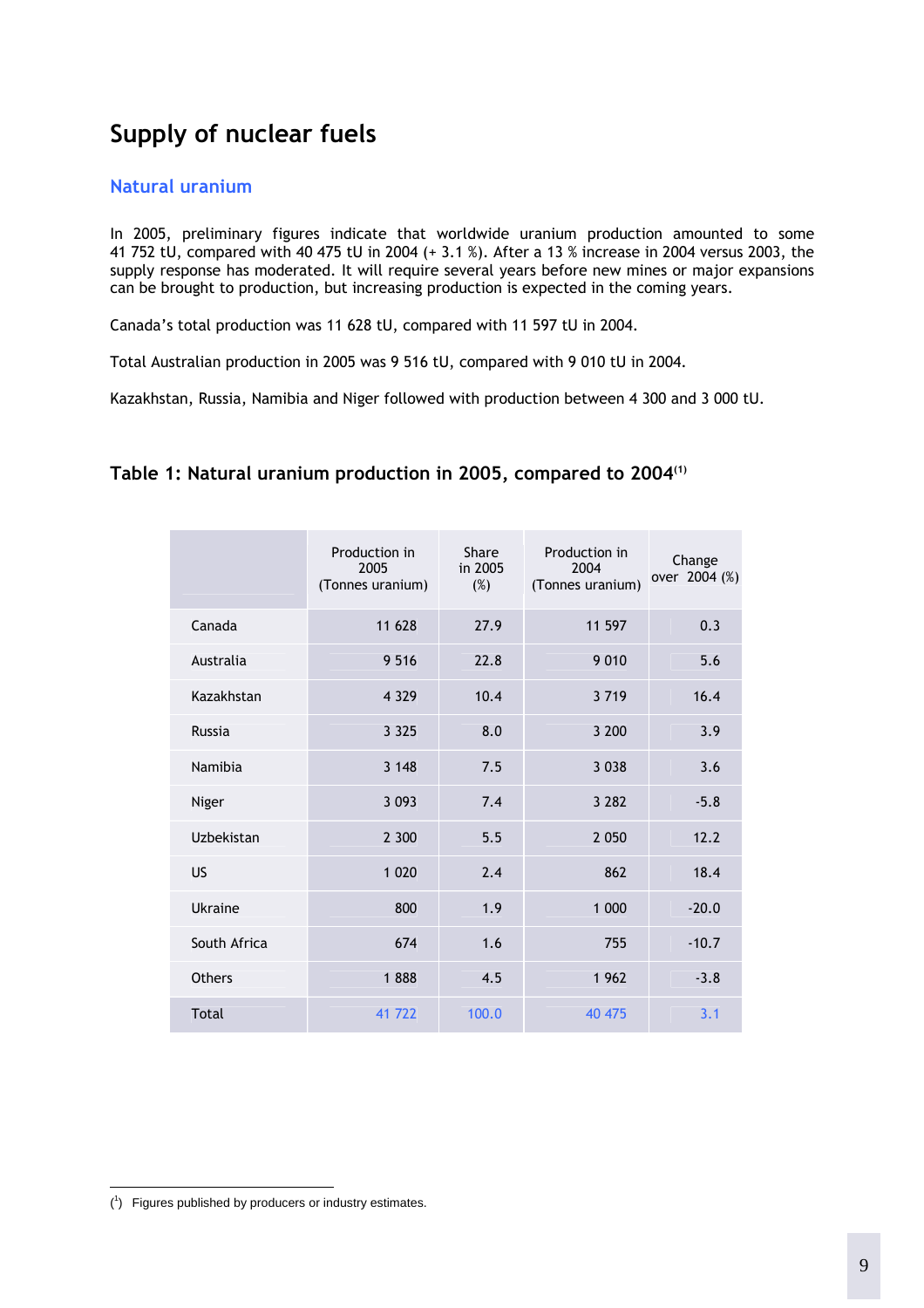#### **New production plans and exploration activity**

Uranium reserves are not considered to be the limiting factor for new production. The difficulties arise mostly from the long lead times between exploration and discovery and the start of actual production. During almost twenty years of depressed prices, there was very little investment in uranium exploration and production, and now the industry is trying to make up for the missed investment cycle.

Global uranium exploration activity continued to increase significantly in 2005, and some of the junior mining companies have made progress towards actual production.

Exploration activity continues to focus on Canada and Australia, but various African, Latin American and even EU countries like Finland, Slovakia and Sweden have received attention. The new owner of Olympic Dam (in Australia), the mine with potentially the world's biggest uranium production, has announced plans for tripling the mine capacity to some 15 000 tU/year by 2013, but a firm decision remains to be made. In parallel, work is underway to determine the size of a significant expansion to the deposit.

Russia has announced plans for new investment in uranium exploration and production in order to supply Russia's own needs and expected nuclear fuel exports. Current annual mining output is around 3 300 tonnes, while the requirements are estimated by Russia to be about 10 000 tonnes (considering national consumption and export supplies) and expected to rise in line with new reactor construction.

Kazakhstan has an ambitious programme to increase its uranium mining output from around 4 300 tU in 2005 to 6 500 tU by 2007 and to 15 000 tU in 2015. In order to achieve such a rapid expansion, the national uranium company KazAtomProm has concluded joint ventures and other partnerships with European, North-American, Russian and Japanese companies, and is discussing further partnerships with Chinese and South Korean companies.

#### **Investment demand**

A new element impacting uranium prices in 2005 was the emergence of investments funds buying physical stocks of uranium. Their purchases had a significant effect on the published spot prices, which rose during 2005 from 21 to 36 USD/lb  $U_3O_8$  at the end of the year and to over 40 USD/lb  $U_3O_8$ in March 2006.

#### <span id="page-11-0"></span>**Conversion**

For the conversion market segment, 2005 was quite stable both in terms of prices and production, although inventories still need to be replenished after temporary production shut downs in 2003– 2004.

Following the temporary shut down of its Metropolis facility, ConverDyn's has undertaken new investments to improve its production facilities and to increase its production capacity over time.

A toll-conversion agreement was concluded in March 2005 between BNFL and Cameco for 10 years. The BNFL Springfields facility was due to be closed down in 2006 but will now keep operating. This alleviates some of the concerns regarding the future supply of conversion services and some of the geographical unbalance of conversion capacities between Europe and North America, but additional conversion capacity in Europe may still be needed.

AREVA is examining its options for a new conversion plant in France but had not yet in early 2006 announced a firm decision in this regard.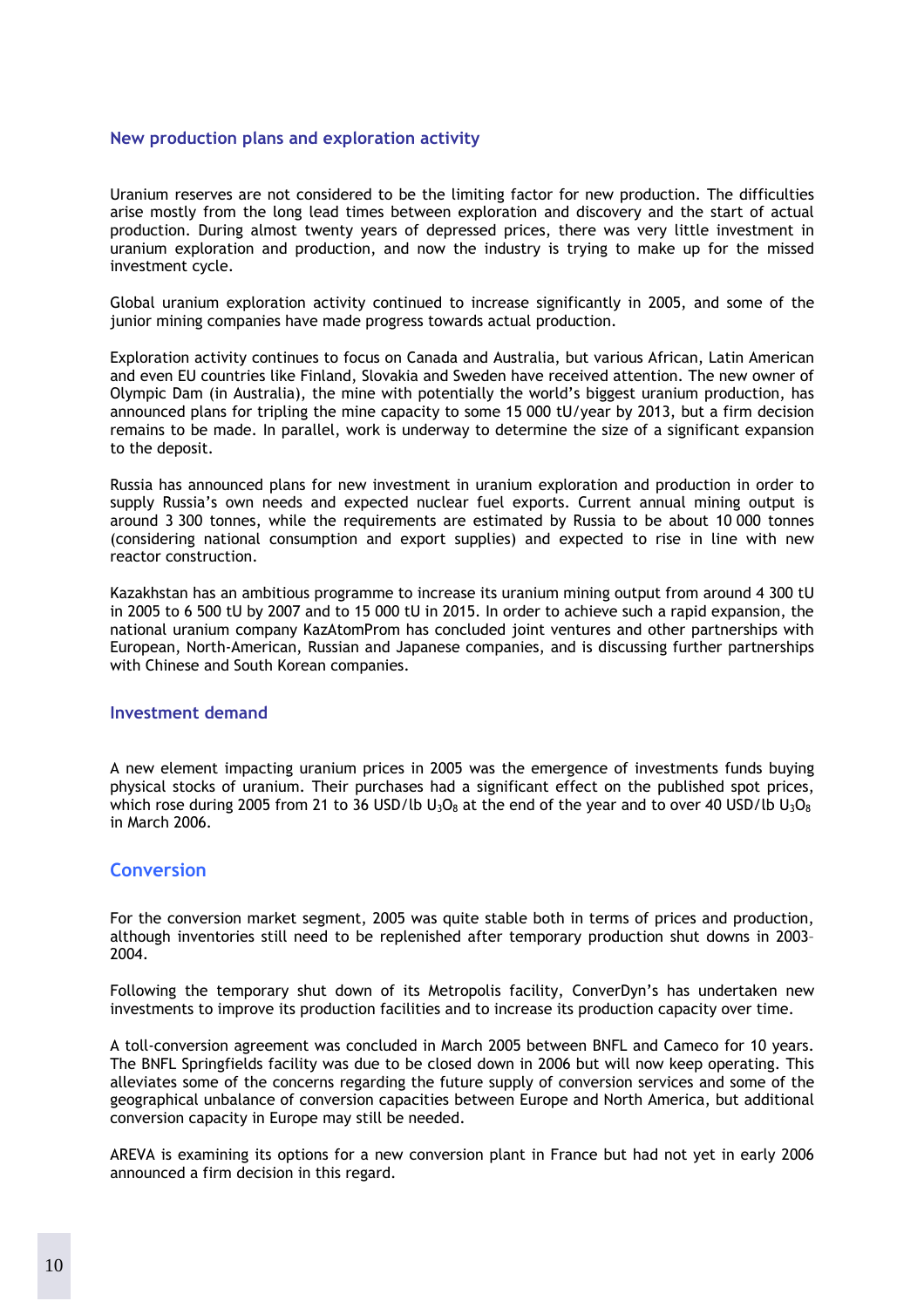#### <span id="page-12-0"></span>**Enrichment**

Many utilities continued to move towards slightly lower tails assays in 2005, which helps to a certain extent to reduce their natural uranium needs. This trend increases demand for enrichment, and some price pressures have started to build up in the enrichment segment of the market. This is also related to the rising electricity costs which are an important cost element for companies using the gaseous diffusion technology, Eurodif and USEC. Since there is still some excess worldwide enrichment capacity, the price pressures are so far contained. Published enrichment price indicators increased from USD 110 in 2004 to 112-113/SWU at the end of 2005 and to USD 120- 122/SWU in March 2006, although the low volume of the spot SWU market decreases the relevance of this price indicator.

The focus in the enrichment industry is on the announced new plants and on the progress made in keeping up with the planned schedules. Both AREVA and USEC are moving from the gaseous diffusion process to modern centrifuge enrichment technology. Urenco is expanding its capacity in Europe and leading the LES consortium to build a facility in the USA, while Tenex of Russia may increase its available capacity as well.

#### <span id="page-12-1"></span>**Fabrication**

European Union fabrication facilities continued to provide adequate coverage of the utilities' needs. MOX fuel fabrication continued in Belgium and France.

#### <span id="page-12-2"></span>**Reprocessing**

Reprocessing of irradiated fuel continued at the plants at La Hague in France and Sellafield in the United Kingdom. Under the amended German Nuclear Energy Act, shipments from Germany for reprocessing abroad have now ended. Instead, the spent fuel elements are to be taken to decentralised on-site interim storage facilities and transferred directly to final storage later after suitable processing.

Instead of having the reprocessed uranium re-enriched by conventional enrichment, some utilities, often in partnership with European fabricators, are sending the material to Russia where it is blended with HEU of military origin. After blending, the material is sent back to the EU in the form of enriched uranium product (EUP) for further fabrication of fuel elements.

#### <span id="page-12-3"></span>**Secondary sources of supply**

The 'Megatons to megawatts' programme agreed between the USA and Russia in 1993 for down blending over a period of 20 years highly enriched uranium (HEU) from Russian nuclear weapons reached a milestone in 2005 with half of the agreed amount of HEU having been processed.

However, question marks remain over a potential extension of the programme beyond 2013. It appears likely that Russia's own needs and the needs for its fuel exports will be given priority, but the feed material is still likely to be supplied to the global market.

In the USA, the Department of Energy's (DoE's) National Nuclear Security Administration (NNSA) has announced plans to sell some US high-enriched uranium from the government's excess stockpile for down blending and use as commercial nuclear fuel.

Both the USA and Russia have made initiatives for creating an international fuel reserve, under the auspices of IAEA, in order to supply countries that forego having their own fuel cycle facilities. At least part of the material in such a reserve would come from HEU.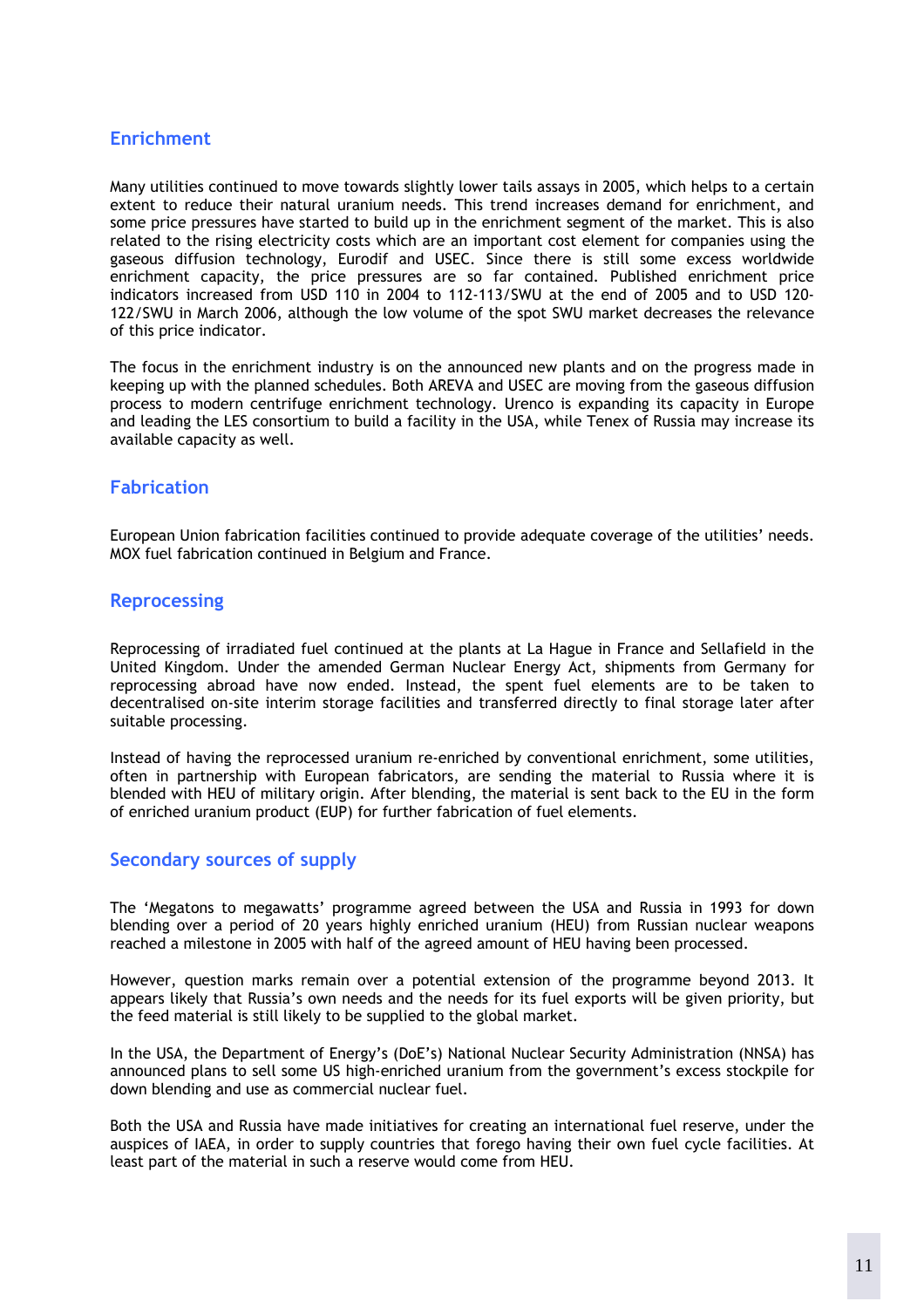# <span id="page-13-0"></span>**Security of supply**

During 2005, the security of all energy supplies continued to receive increasing attention globally, with demand from China, India and other rapidly growing economies putting more pressure on supplies and prices. Nuclear energy does have the advantage that uranium resources are relatively well dispersed around the globe, and despite uranium price increases, fuel costs are still relatively small compared to electricity generation from fossil fuels. While the EU does not have significant uranium resources on its territory, several EU companies are active in uranium mining elsewhere. Maintaining good relations with producer countries is therefore essential. It is also important for the EU security of supply that significant parts of the needed conversion, enrichment and fuel fabrication are performed in the EU.

Global uranium reserves are sufficient for a major expansion of the industry, but the investments now being undertaken will not show immediate results. Due to a low number of major players at the various steps of the fuel cycle, supply constraints can happen at any stage, but reasonable inventory levels can mitigate eventual problems.

Secondary supplies continue to have a very large impact on the market, and therefore it is in the interests of all parties to strive for as much transparency as possible about future plans for the use and release into the market of such supplies.

# <span id="page-13-1"></span>**ESA recommendations and diversification policy**

The Supply Agency continues to recommend to EU utilities that they maintain an adequate level of strategic inventories and use market opportunities to increase their inventories, according to their individual circumstances. Furthermore, it is recommended that utilities cover most of their needs under long-term contracts with diversified supply sources.

The Agency is pleased to note that several utilities have indeed increased their inventories over the last couple of years, but some are still very reliant on just-in time deliveries.

Producers and fuel fabricators are also encouraged to consider whether their inventory levels are adequate to cover unforeseen disruptions. Notably, the transition of two enrichment companies from gaseous diffusion to centrifuge technology over the next years, while largely positive for the industry, could cause temporary uncertainties related to delivery schedules.

The Supply Agency continues to monitor the market, especially the supply of natural and enriched uranium to the EU, to ensure that EU utilities have diversified sources of supply and do not become over-dependent on any single source. Maintaining the viability of the EU industry at all stages of the fuel cycle remains an important goal for long-term security of supply. In recent years, restrictions on imports of natural uranium have not been deemed necessary. Regarding enrichment, the supply policy remained unchanged.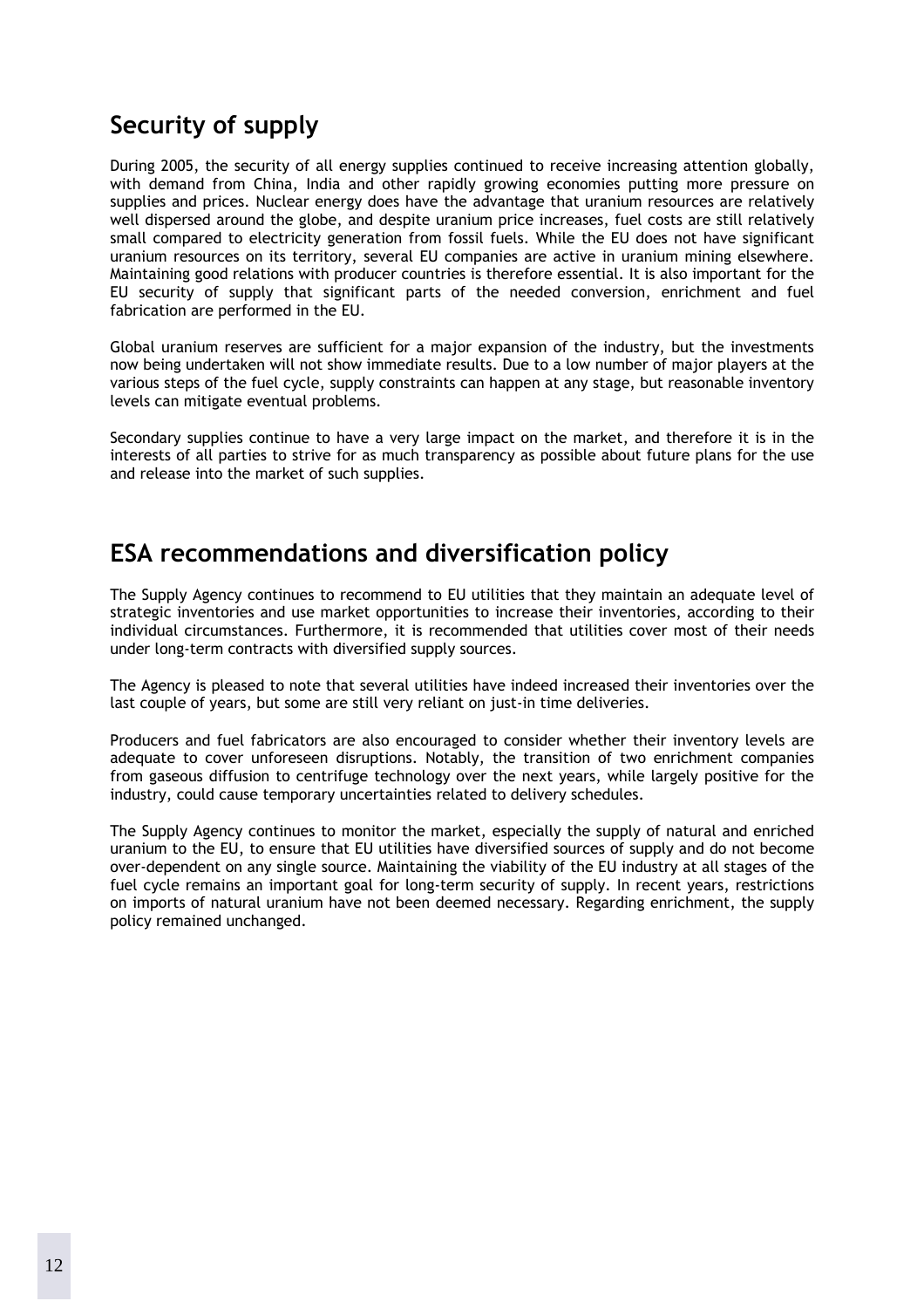# <span id="page-14-0"></span>**Chapter 3**

# <span id="page-14-1"></span>**EU supply and demand for nuclear fuels**

The overview of supply and demand for nuclear fuels in the European Union is based on information provided by the EU utilities or their procurement organisations concerning the amounts of fuel loaded into reactors, estimates of future fuel requirements, and on the quantities, origins and prices of acquisitions of natural uranium and separative work.

In order to allow comparisons with data from previous years, in many cases reference is still made to EU-15 utilities. Data from the new Member States is also provided to the extent possible, and when aggregate data for EU-25 is presented, this is expressly mentioned.

### <span id="page-14-2"></span>**Fuel loaded into reactors**

During 2005, about 2 500 tU of fresh fuel were loaded in EU-15 reactors containing the equivalent of 21 140 tU as natural uranium and 11 955 tSWU; most tails assays were in the range of 0.25–0.30 %. For the new Member States, the figures were approximately 240 t of fuel loaded, containing 1 900 tU as natural uranium and 1 100 tSWU.

### <span id="page-14-3"></span>**Reactor needs/net requirements**

Estimates of future EU reactor needs and net requirements for uranium and separative work, based on data supplied by all EU utilities (including the new Member States), are shown in Graph 1 (see Annex 2 for the corresponding table). Net requirements are calculated on the basis of reactor needs less the contributions from currently planned uranium/plutonium recycling, and taking account of inventory management as communicated to the Agency by utilities.

The new Member States represent an addition of about 10 % to overall requirements, which explains most of the increase in the curves compared to the previous year. When comparing data from the EU-15 utilities to the previous forecast, it is worthwhile to note that the average estimated net requirements for natural uranium are down 2.5 % but the net SWU requirements are up 9 % for the next 10 years (for total reactor needs the figures are -4 % for natural uranium and +7 % for enrichment). This reflects decreasing tails assays due to the current relationship between natural uranium and SWU prices, but future price developments could again change the situation in coming years.

For the EU-25, average reactor needs for natural uranium over the next 10 years are forecast to be 20 400 tU/year, while average net requirements are about 18 100 tU/year.

Average reactor needs for enrichment over the next 10 years are expected to be 13 300 tSWU/year, while average net requirements will be in the order of 12 400 tSWU/year.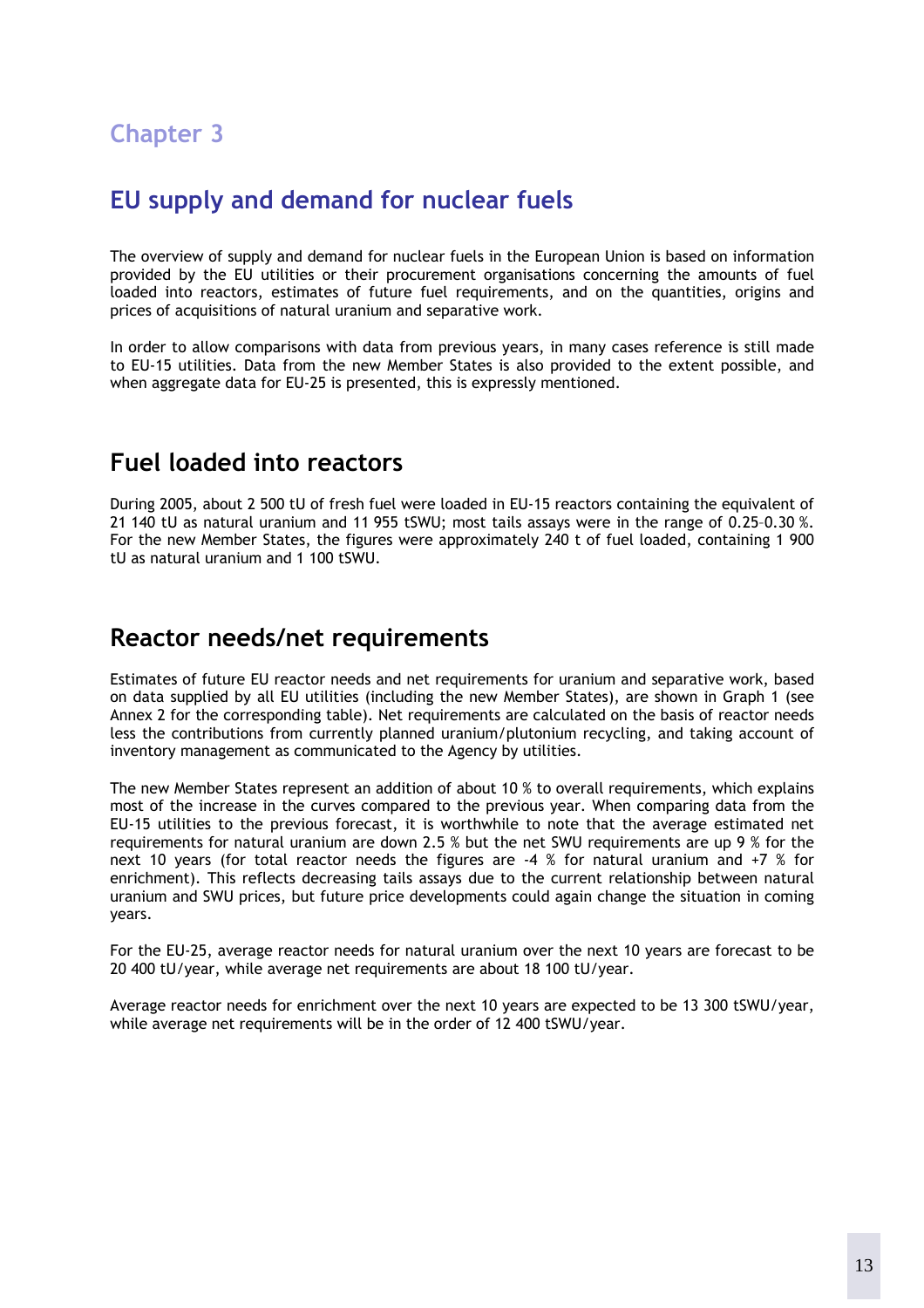

<span id="page-15-0"></span>

## <span id="page-15-1"></span>**Supply of natural uranium**

Deliveries of natural uranium to EU-15 utilities<sup>(1)</sup> increased considerably (+20 % in comparison with 2004) as upward flexibilities were exercised under long term contracts. The amount of uranium delivered under spot contracts was in line with historic averages, representing about 5 % of total natural uranium deliveries.

#### <span id="page-15-2"></span>**Conclusion of contracts**

The number of contracts and amendments relating to ores and source materials (essentially natural uranium) which were dealt with in accordance with the Supply Agency's procedures during 2004 is shown in Table 2. Transactions totalled approximately 47 800 tU (including contract amendments), some 33 800 tU of which were the subject of new purchase contracts by EU utilities (spot and multiannual). Some 6 100 tU transacted related to purchases between producers, intermediaries or between EU utilities. An additional 3 300 tU have been transacted under exchanges and loans.

 $(1)$ In order to allow easier comparisons with the previous year, most data refer to the EU-15. When data is presented for all of EU-25, this is specified.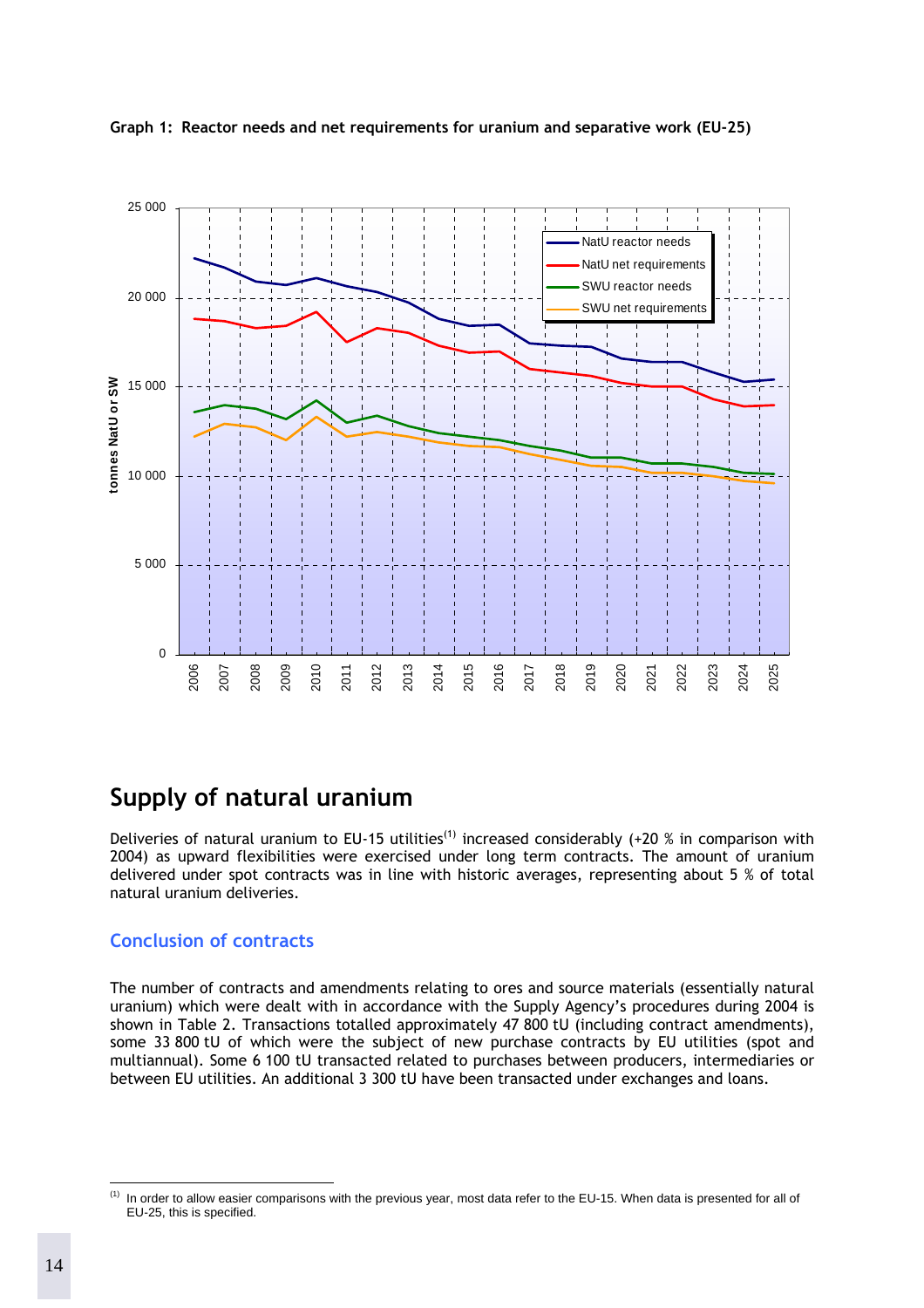#### <span id="page-16-0"></span>**Table 2: Natural uranium contracts concluded by or notified to the Supply Agency (including feed contained in EUP purchases)**

| Contract type                                                                                                                                                                          | <b>Number</b>           | Quantity<br>(tU) $(^{1})$ |
|----------------------------------------------------------------------------------------------------------------------------------------------------------------------------------------|-------------------------|---------------------------|
| Purchase/sale by an EU utility/user<br>- multiannual $(^2)$<br>$-$ spot $(^2)$                                                                                                         | 22<br>10                | 32 200<br>1 600           |
| Other purchase/sale<br>- between EU utilities (multiannual)<br>- between EU utilities (spot)<br>- between intermediaries $(3)$ (multiannual)<br>- between intermediaries $(^3)$ (spot) | 0<br>3<br>$\frac{1}{3}$ | 6 100                     |
| Exchanges and loans $(^4)$                                                                                                                                                             | 11                      | 3 3 0 0                   |
| Amendments to purchasing contracts $(^5)$                                                                                                                                              | $\overline{7}$          | 4 600                     |
| TOTAL                                                                                                                                                                                  | 57                      | 47 800                    |

- $($ <sup>1</sup> ) In order to maintain confidentiality the quantity has been indicated only when there were at least three contracts of each type, but all quantities have been included in the total.
- $($ <sup>2</sup> ) Multiannual contracts are defined as those providing for deliveries extending over more than 12 months, whereas spot contracts are those providing for either only one delivery or deliveries extending over a period of a maximum of 12 months, whatever the time between the conclusion of the contract and the first delivery.
- $(3)$ ) Purchase/sale contracts between intermediaries — both buyer and seller are not EU utilities/end users  $($ <sup>4</sup> This category includes exchanges of ownership and  $U_3O_8$  against UF<sub>6</sub>. Exchanges of safeguards' obligation
- codes and international exchanges of safeguards' obligations are not included.
- $(5)$ ) The quantity represents the net increase (or decrease) in material contracted for

#### <span id="page-16-1"></span>**Volume of deliveries**

During 2005, natural uranium deliveries to EU-15 utilities amounted to approximately 17 600 tU compared with 14 600 tU in 2004. Deliveries under spot contracts represented about 5 % of the total.

The deliveries taken into account are those made to the EU-15 utilities or their procurement organisations (excluding research reactors); they also include the natural uranium equivalent contained in enriched uranium purchases.

Deliveries and fuel loaded into reactors by EU-15 utilities since 1980 are shown in Graph 2. The corresponding table is in Annex 3. The difference between deliveries and the amount of fuel loaded can be explained by the use of reprocessed uranium or MOX fuel and drawing down of inventories.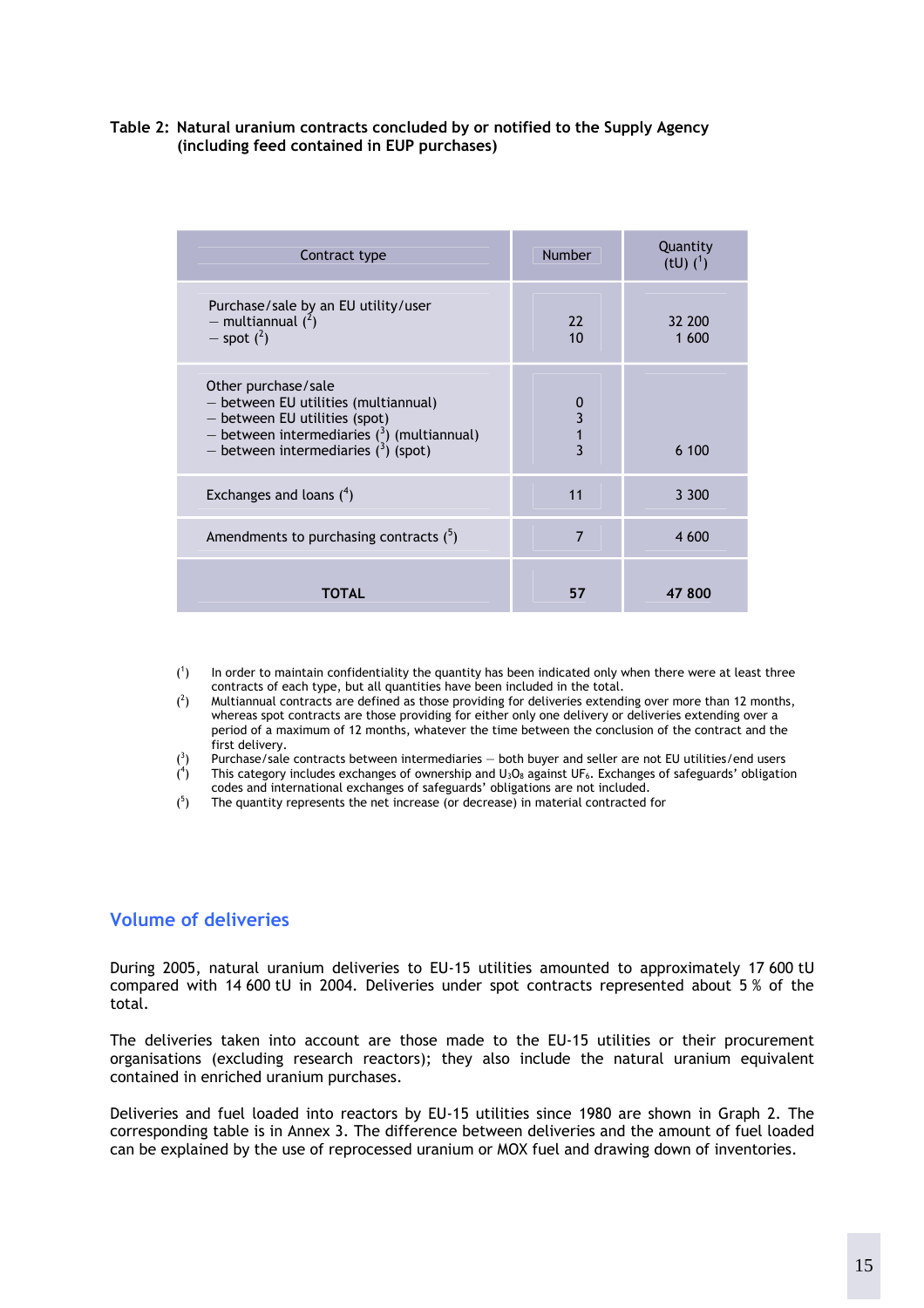<span id="page-17-0"></span>



#### <span id="page-17-1"></span>**Average prices of deliveries**

In order to provide comparable price information with previous years, the deliveries taken into account in the average price calculations are those made to the EU-15 utilities or their procurement organisations under purchasing contracts; they also include the natural uranium equivalent contained in enriched uranium purchases. Excluded from the calculations are a number of contracts where it was not possible to establish reliably the price of the natural uranium component (e.g. some cases of enriched uranium deliveries priced per kg EUP), which is often the case for utilities in the new Member States. To calculate the average price, the original contract prices are converted (using the average annual exchange rates as published by the European Central Bank) into euro per kgU in  $U_3O_8$  and then weighted by quantity. To establish a price excluding conversion cost when it was not specified, the Supply Agency applied, in 2005, an estimated average conversion price of EUR 6.05/kgU (USD 7.50/kgU).

The average prices of deliveries under multiannual contracts in 2005 were:

| EUR 33.56/kgU contained in $U_3O_8$ | (EUR 29.20/kgU in 2004)         |
|-------------------------------------|---------------------------------|
| USD 16.06/lb $U_3O_8$               | (USD 13.97/lb $U_3O_8$ in 2004) |

Spot contracts are those providing for either only one delivery or deliveries extending over a period of a maximum of 12 months, whatever the time between the conclusion of the contract and the first delivery.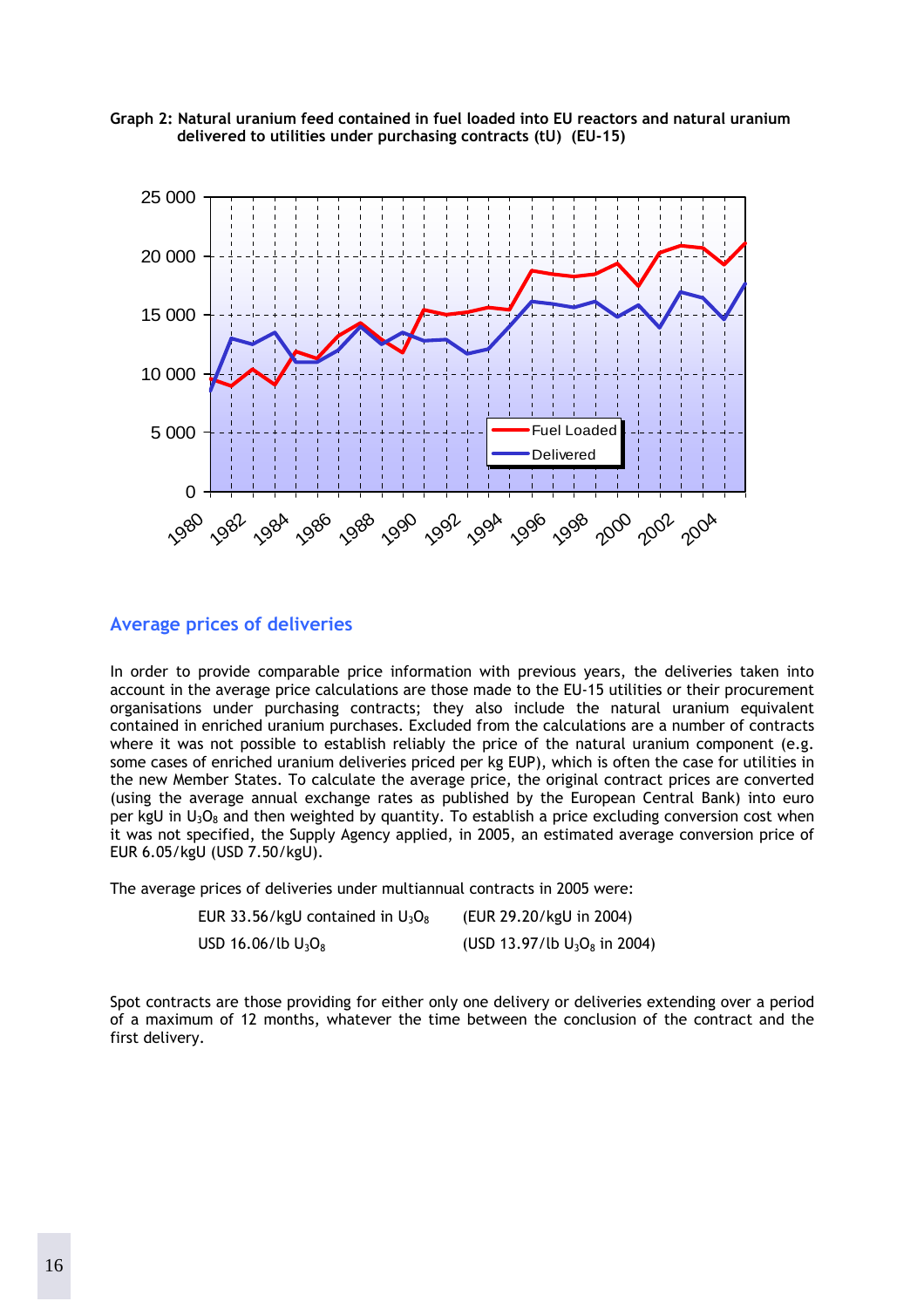The average price of material delivered in 2005 under spot contracts was as follows:

| EUR 44.27/kgU contained in $U_3O_8$ | (EUR 26.14/kgU in 2004)         |
|-------------------------------------|---------------------------------|
| USD 21.19/lb $U_3O_8$               | (USD 12.51/lb $U_3O_8$ in 2004) |

It has to be noted that the relatively small number of spot market deals makes this price indicator less representative. The fact that the ESA spot price differs significantly from the spot prices published by RWE Nukem, TradeTech or Ux Consulting may be explained by several factors: the timing of spot market deals during the year and the time-lag between contract conclusion and deliveries, the relatively small number of spot deals in the EU and slight differences in the definition of a spot contract.

Exchange rates continued to play a significant role for both buyers and producers, but the situation was more stable than during the previous years. While the US dollar fluctuated wildly between the beginning and the end of 2005, its annual average rate in euros remained the same as in 2004, namely 1.24 (+ 10 % above the 1.13 level in 2003 and + 31 % above the 0.95 value of 2002).

See Annex 4 for detailed price information, and Annex 5 for the price calculation methodology.

#### <span id="page-18-0"></span>**Price history**

Graph 3 shows the ESA average prices for natural uranium since 1980; the corresponding data are presented in Annex 4 (note: the euro replaced the ecu on 1 January 1999 with a conversion rate of 1:1).

#### <span id="page-18-1"></span>**Graph 3: Average prices for natural uranium delivered under spot and multiannual contracts, 1980–2005 (EUR/kgU)**

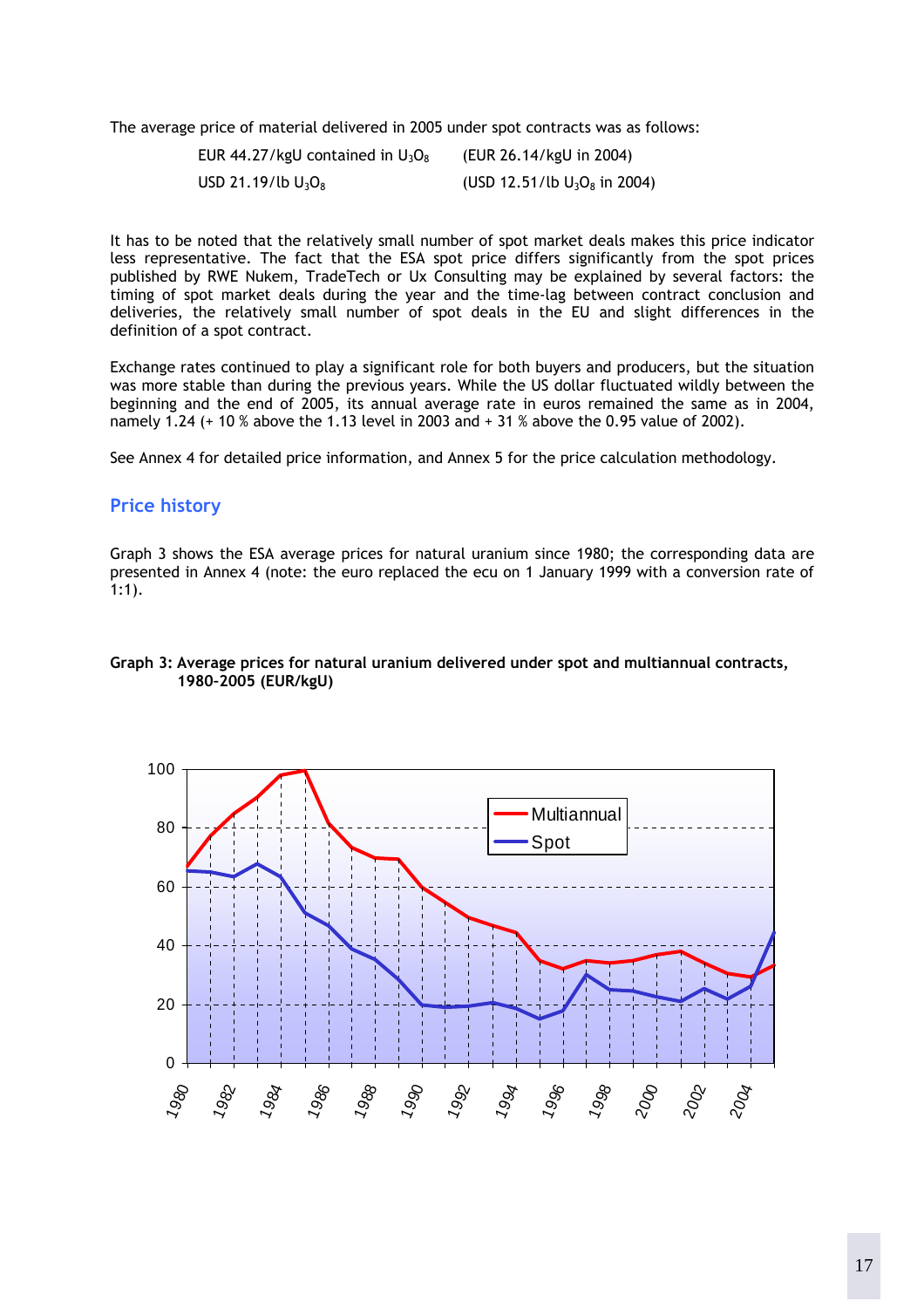#### <span id="page-19-0"></span>**Origins**

Canada increased its leading position in 2005 as a supplier of natural uranium, with 5 000 tU (3 300 tU in 2004) supplied to EU-15 utilities (28 %). Australia was in second position with 3 000 tU (2 400 tU in 2004), followed by Niger (2 400 tU) and Russia (1 800 tU). However, the natural uranium feed contained in enriched uranium deliveries from Russia amounted to 3 800 tU , but the mining origin of that feed material cannot always be determined. The amount of re-enriched tails material (500 tU) decreased compared to previous years while the share of HEU feed increased (1 400 tU).

For the EU-15, domestic supplies were almost non-existent, but taking into account the new Member States, the overall share is about 1.5 % since uranium mining is continuing in the Czech Republic. The remaining Czech uranium mine, Rožna, was due to end commercial production in 2005 but because of the rise in prices, production has now been extended until 2008.

Direct purchases from other CIS countries than Russia have remained relatively low considering the potential of these countries. It is however expected that the amount of uranium from Kazakhstan will increase in coming years.

Looking at the new Member States, their annual demand represents about 2 000 tU. Apart from Czech domestic production, a major part of the supplies comes from Russia, although it is not always possible to determine the exact origin of the natural uranium because procurement is mostly done in the form of complete fuel assemblies.



#### <span id="page-19-1"></span>**Graph 4: Origins of natural uranium delivered to EU-15 utilities in 2005 (% share)**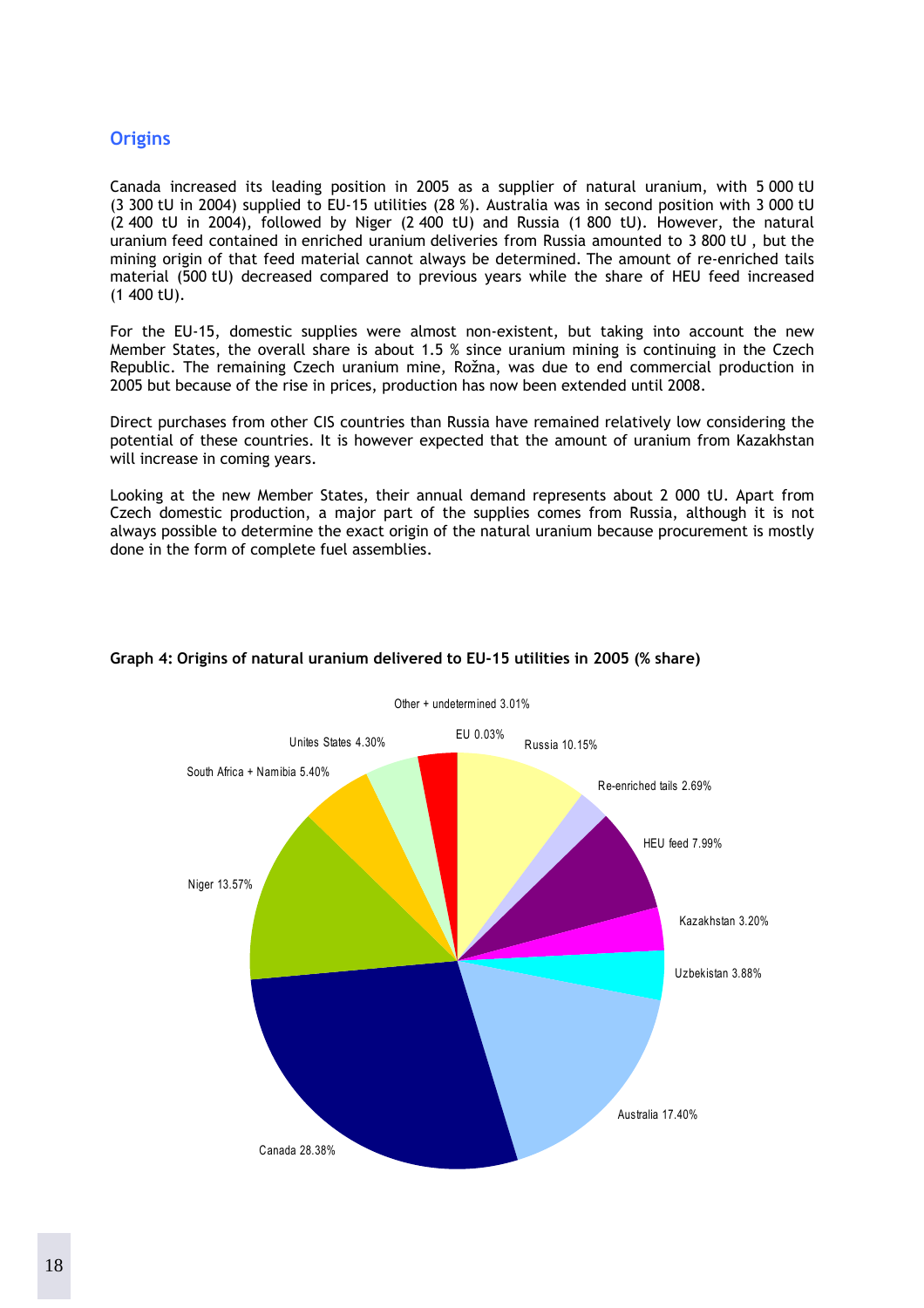

#### <span id="page-20-0"></span>**Graph 5: Purchases of natural uranium by EU-15 utilities by origin, 1992–2005 (tU)**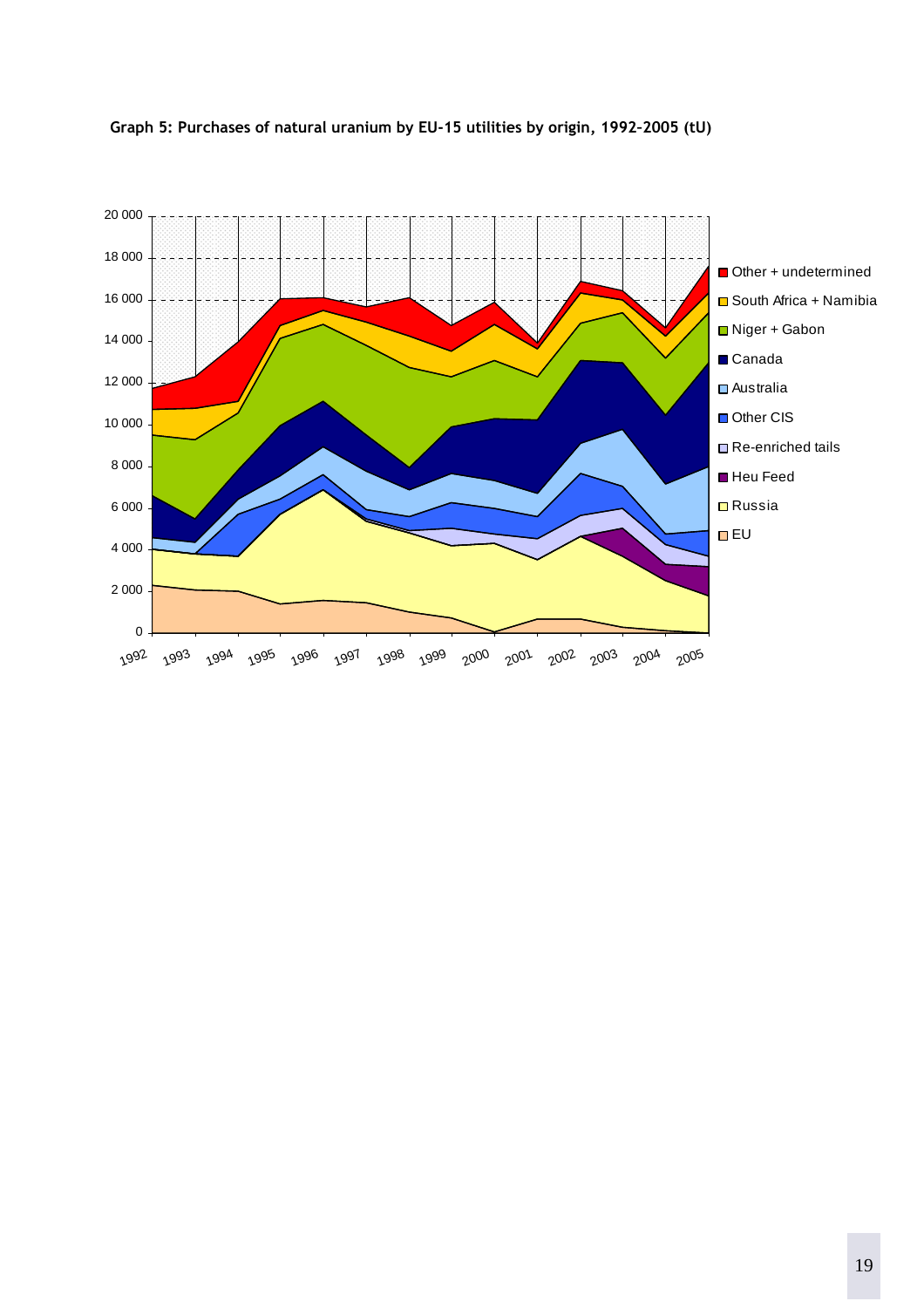# <span id="page-21-0"></span>**Special fissile materials**

#### <span id="page-21-1"></span>**Conclusion of contracts**

Table 3 shows the number of contracts and amendments relating to special fissile materials (enrichment, enriched uranium and plutonium for power and research reactors) which were dealt with during 2005 in accordance with the Supply Agency's procedures.

#### <span id="page-21-2"></span>**Table 3: Special fissile material contracts concluded by or notified to the Supply Agency**

| <b>Contract type</b>                                                                                                                                                                    | <b>Number</b>        |  |  |  |
|-----------------------------------------------------------------------------------------------------------------------------------------------------------------------------------------|----------------------|--|--|--|
| A. Special fissile materials                                                                                                                                                            |                      |  |  |  |
| Purchase (by an EU utility/user)<br>- multiannual<br>$-$ spot                                                                                                                           | 10<br>22             |  |  |  |
| Sale (by an EU utility/user)<br>$-$ multiannual<br>$-$ spot                                                                                                                             | $\overline{2}$<br>30 |  |  |  |
| Purchase/sale (between two EU utilities/end users)<br>$-$ multiannual<br>$-$ spot                                                                                                       | 2<br>5               |  |  |  |
| Purchase/sale (intermediaries)<br>$-$ multiannual<br>$-$ spot                                                                                                                           | 9                    |  |  |  |
| <b>Exchanges</b>                                                                                                                                                                        | 10                   |  |  |  |
| Loans                                                                                                                                                                                   | $\mathbf{1}$         |  |  |  |
| Total $(^1)$                                                                                                                                                                            |                      |  |  |  |
| <b>Contract amendments</b>                                                                                                                                                              | 18                   |  |  |  |
| B. Enrichment contracts (2)                                                                                                                                                             |                      |  |  |  |
| Multiannual<br>Spot                                                                                                                                                                     | 16<br>5              |  |  |  |
| <b>Contract amendments</b>                                                                                                                                                              | 21                   |  |  |  |
| In addition, there were 26 transactions for small quantities<br>(1)<br>(Article 74 of the Euratom Treaty) which are not included here.<br>Contracts with primary enrichers only.<br>(2) |                      |  |  |  |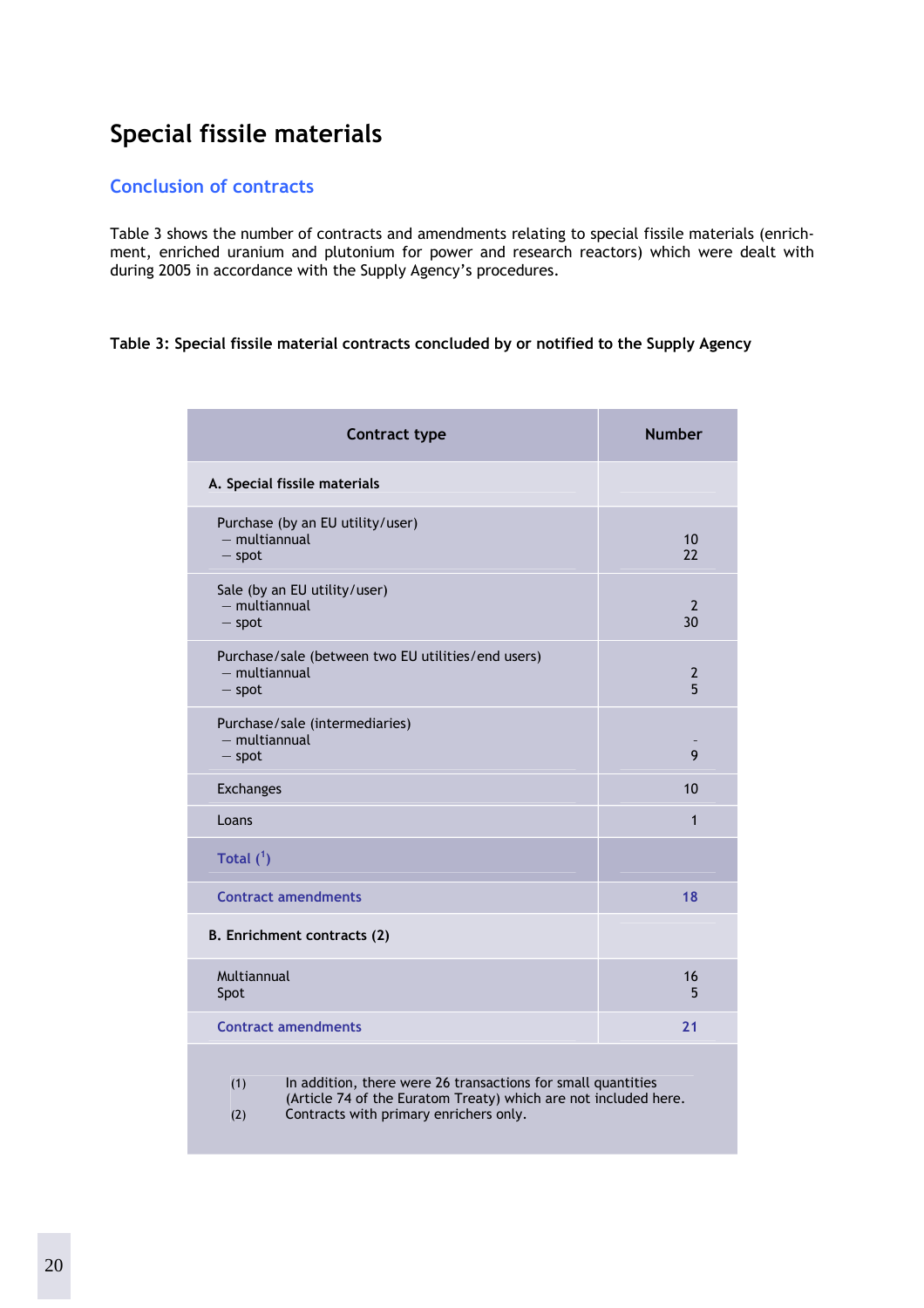#### <span id="page-22-0"></span>**Deliveries of low enriched uranium**

 $\overline{a}$ 

In 2005, supply of enrichment (separative work) to EU-15 utilities totalled approximately 11 400 tSWU, delivered in 2 170 tLEU which contained the equivalent of some 18 650 tonnes of natural uranium feed <sup>(1)</sup>. Some 77 % of this separative work was provided by EU companies (AREVA-Eurodif and Urenco).

Compared with previous years, the average tails assays specified by utilities have decreased, and in most case the range is 0.25-0.30, instead of 0.30-0.35 a few years ago. This is an expected and normal result of the rising natural uranium prices and has also led to higher expectations for future enrichment requirements on the part of utilities.

Deliveries of Russian separative work to the EU-15 utilities under purchasing contracts represented 2 480 tSWU or 22 % of the total. This represents an increase from the previous year. When the new Member States are taken into account, the total share of Russian SWU's in the EU-25 is about 27 %.

Enrichment supplies from the USA accounted for about 2 % of the total in EU-25.

Supply of enrichment to EU-15 utilities by origin since 1992 is shown below.

<span id="page-22-1"></span>



 $\binom{1}{1}$  The tails assay used for the calculation of the natural uranium feed and separative work components has a significant impact on the values of these components. An increase in the tails assay increases the amount of natural uranium and reduces the amount of separative work required to produce the same amount of EUP. The optimal tails assay is dictated by the prices of natural uranium and separative work. For its calculations the Supply Agency used the contractual tails assay declared by the utilities or, when this was not available, a standard 0.30 %. It should also be noted that enrichers do not always use the contractual tails assay at their plants; as a result, they may become major users or 'producers' of natural uranium according to the circumstances. The real figures for supply and demand of natural uranium and separative work may be influenced in one or the other direction by the real tails assay.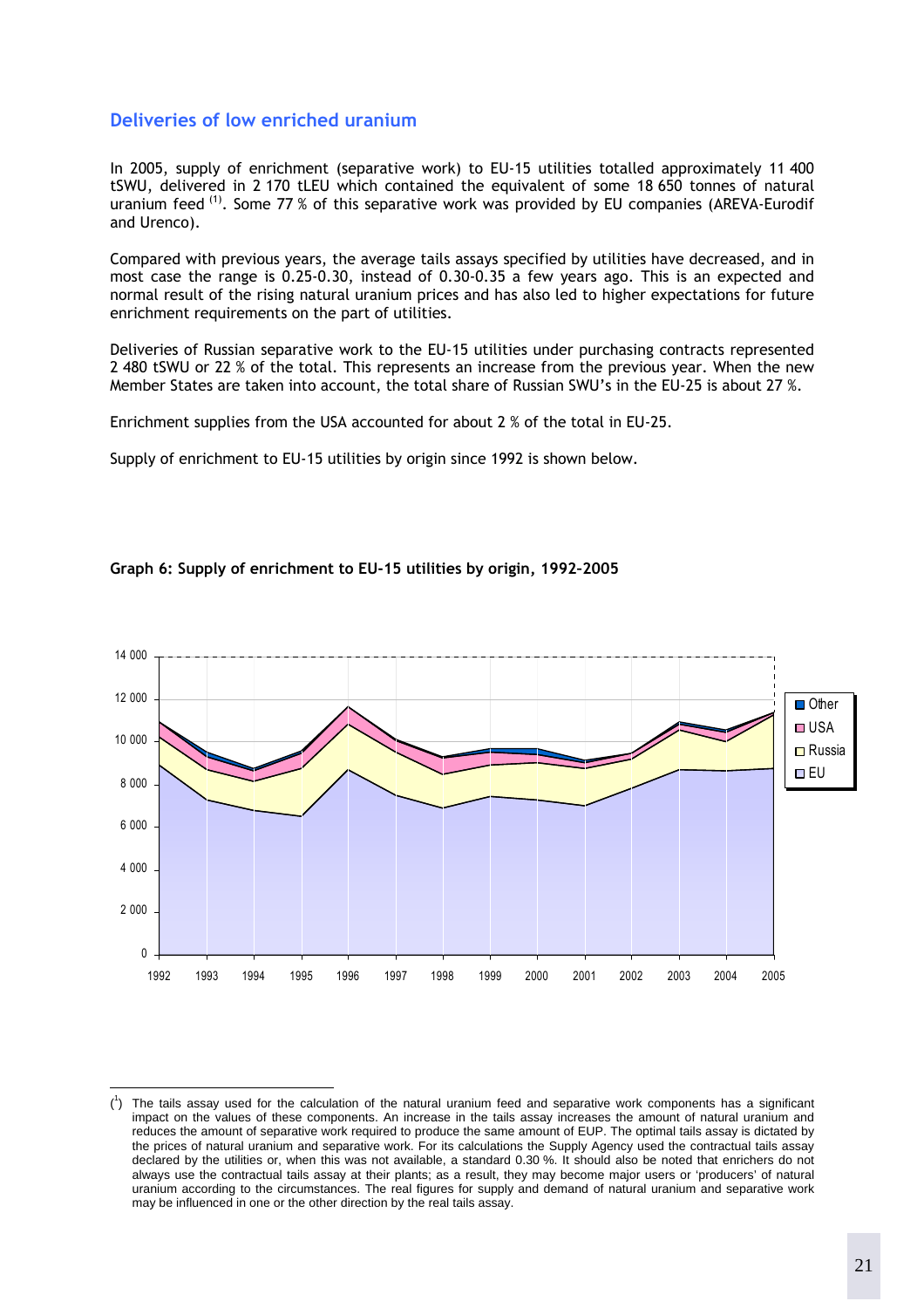#### <span id="page-23-0"></span>**Plutonium and mixed-oxide fuel**

The use of MOX has contributed to a significant reduction in requirements for natural uranium and separative work in recent years. However, reprocessing and the use of MOX fuels continue to face difficulties because of the political decisions in some countries to postpone or to abandon this solution for the management of irradiated fuels. Recently, the United States has started to reconsider its position towards reprocessing and may start to develop its fuel cycle operations in this direction.

The quantities loaded into EU-15 reactors and the estimated savings from the use of MOX fuel are shown in Table 4 (no MOX fuel is used in the new Member States). The quantity of MOX fuel loaded was 8 387 kg Pu in 2005, below the level of previous years. It should be noted that published figures on natural uranium and separative work savings vary considerably; here, it was assumed that 1 tPu saves the equivalent of 120 tU as natural uranium and 80 tSWU.

#### <span id="page-23-1"></span>**Table 4: Utilisation of plutonium in MOX in the EU-15 and estimated natural uranium (NatU) and separative work savings**

|              |         | Savings |      |
|--------------|---------|---------|------|
| Year         | kg Pu   | t NatU  | tSWU |
| 1996         | 4 0 5 0 | 490     | 320  |
| 1997         | 5770    | 690     | 460  |
| 1998         | 9 2 1 0 | 1 1 1 0 | 740  |
| 1999         | 7 2 3 0 | 870     | 580  |
| 2000         | 9 1 3 0 | 1 100   | 730  |
| 2001         | 9 0 7 0 | 1 0 9 0 | 725  |
| 2002         | 9890    | 1 1 9 0 | 790  |
| 2003         | 12 120  | 1 450   | 970  |
| 2004         | 10730   | 1 2 9 0 | 860  |
| 2005         | 8 3 9 0 | 1010    | 670  |
| <b>Total</b> | 85 590  | 10 290  | 6845 |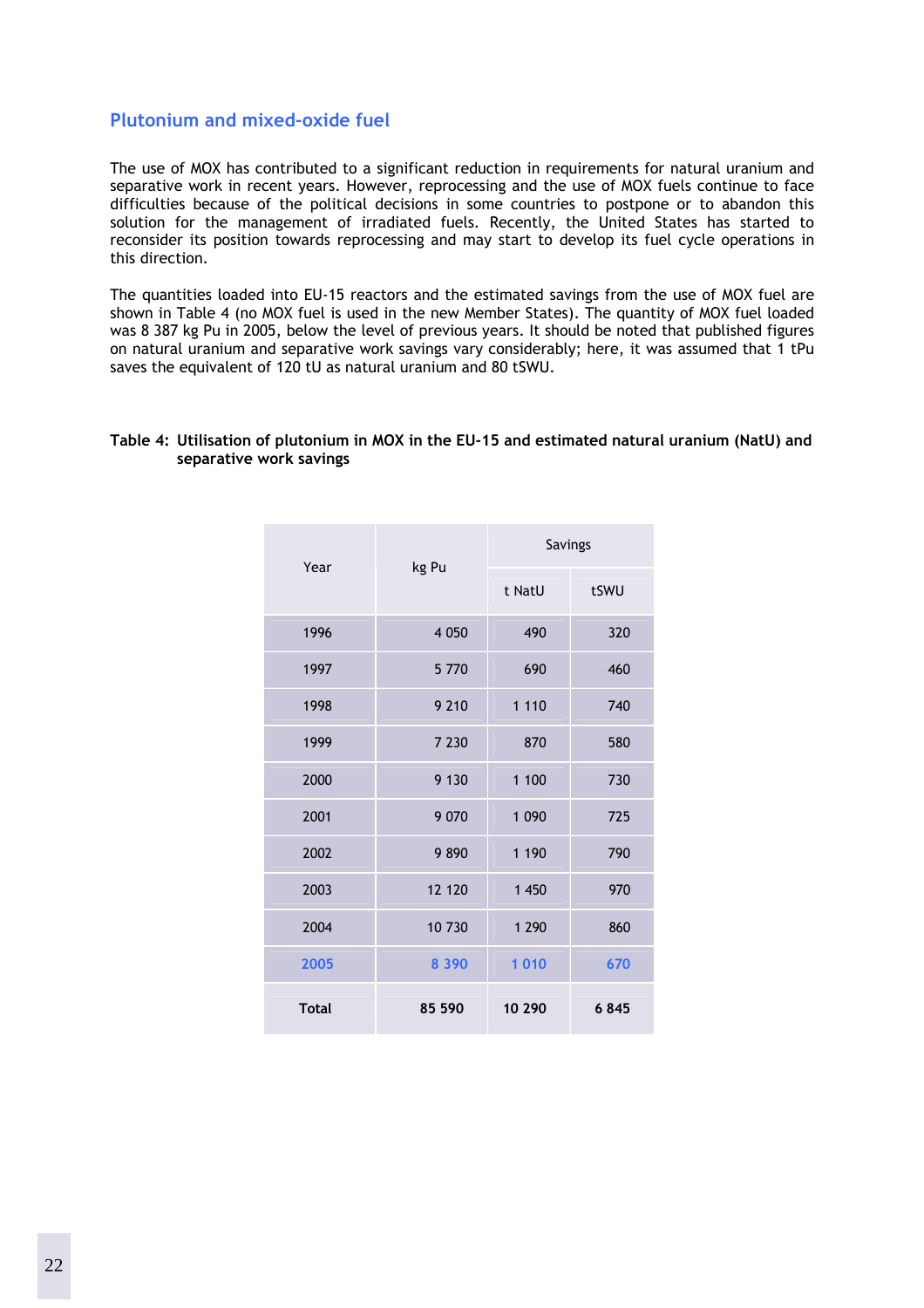# <span id="page-24-0"></span>**Chapter 4**

# <span id="page-24-1"></span>**Administrative report**

# <span id="page-24-2"></span>**Personnel**

Following the transfer of the Supply Agency to Luxembourg in 2004, new staff has been recruited and the number of staff at the Supply Agency (16) is now back to the staff level it had in Brussels at the end of 2003.

# <span id="page-24-3"></span>**Finance**

The Supply Agency is financed principally by a subvention from the budget of the Commission, as a result of a Council decision of 1960 to postpone the introduction of a charge on transactions to defray the operating expenses of the Supply Agency as provided by the Euratom Treaty.

Costs relating directly to the Supply Agency's staff and its office are borne by the European Commission.

The Supply Agency's expenditure in 2005 amounted to 162 000 EUR, improving the budgetary execution to 80 %.

# <span id="page-24-4"></span>**Activities of the Advisory Committee**

The Advisory Committee held three meetings during 2005:

In February, an informal meeting was held at the request of ESA's Director General, in order to discuss a reflection document about the future organization and rules of the Agency, to pave the way for a revision of its Statutes, taking into account the reality of the nuclear market and industry.

The mandate of the Committee members was renewed for two years from the end of March 2005.

At its April meeting, the chairman of the Committee was re-elected, and the Committee, in fulfilment of its statutory duties, examined and gave opinions on the Supply Agency's annual report for 2004, its balance sheet and accounts for the same year as well as its budget for 2006.

Observers from Bulgaria and Romania attended the December meeting for the first time, and the Commission gave an update on negotiations between Euratom and third countries.

# <span id="page-24-5"></span>**Joint ESA/Advisory Committee activities**

#### <span id="page-24-6"></span>**Task force on security of supply**

The task force, which was created jointly by the ESA and the Advisory Committee in 2003, finalised its work at the end of 2004 and the final report was published on the ESA web site in July 2005 [\(http://ec.europa.eu/euratom/docs/task\\_force\\_2005.pdf\)](http://ec.europa.eu/euratom/docs/task_force_2005.pdf).

The mandate for the work and the main conclusions can also be found in the previous Annual Report covering 2004 [\(http://ec.europa.eu/euratom/ar/ar2004.pdf\)](http://ec.europa.eu/euratom/ar/ar2004.pdf).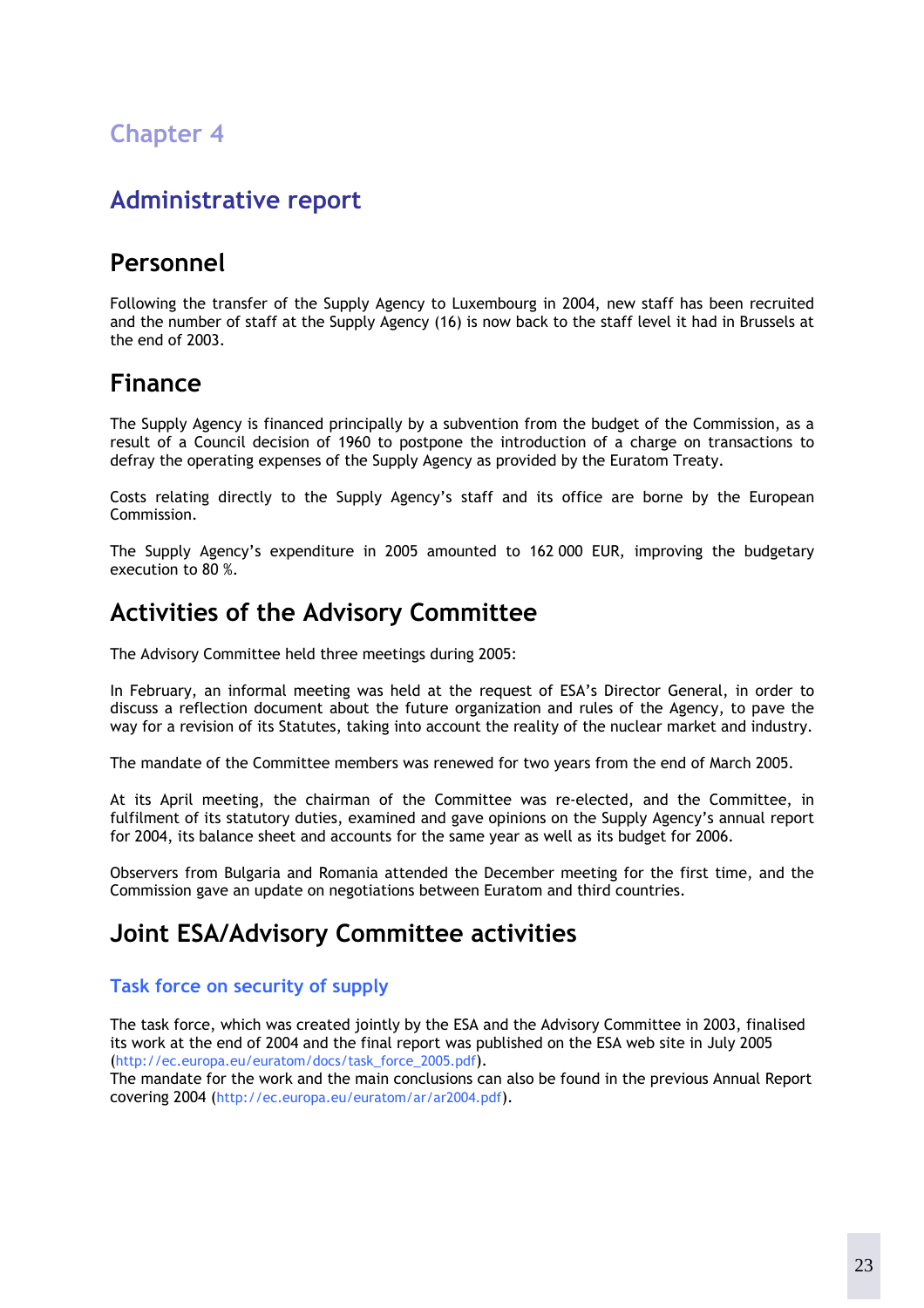# <span id="page-25-0"></span>**Contact information**

#### **ESA address for correspondence**

Euratom Supply Agency European Commission

EUFO  $1 - 4$ th floor Rue Alcide de Gasperi L-2920 Luxembourg

#### **Office address**

Complexe Euroforum 10, rue Robert Stumper L-2557 Luxembourg

Tel. (352) 43 01-36738 Fax (352) 43 01-38139

#### **E-mail**

[Esa-AAE@ec.europa.eu](mailto:Esa-AAE@ec.europa.eu) 

#### **Website**

This report and previous editions are available from the Supply Agency's website:

<http://ec.europa.eu/euratom/>

A limited number of paper copies of this report may be obtained, subject to availability, from the above address.

#### **Further information**

Additional information may be found on Europa, the European Union server at [http://europa.eu/index\\_en.htm.](http://europa.eu/index_en.htm) It provides access to the websites of all European institutions and other bodies.

The Internet address of the European Commission's Directorate-General for Energy and Transport is [http://ec.europa.eu/energy/index\\_en.html.](http://europa.eu.int/comm/energy/index_en.html) It contains information, for example, on the security of energy supply, energy related research, nuclear safety, and electricity and gas market liberalisation.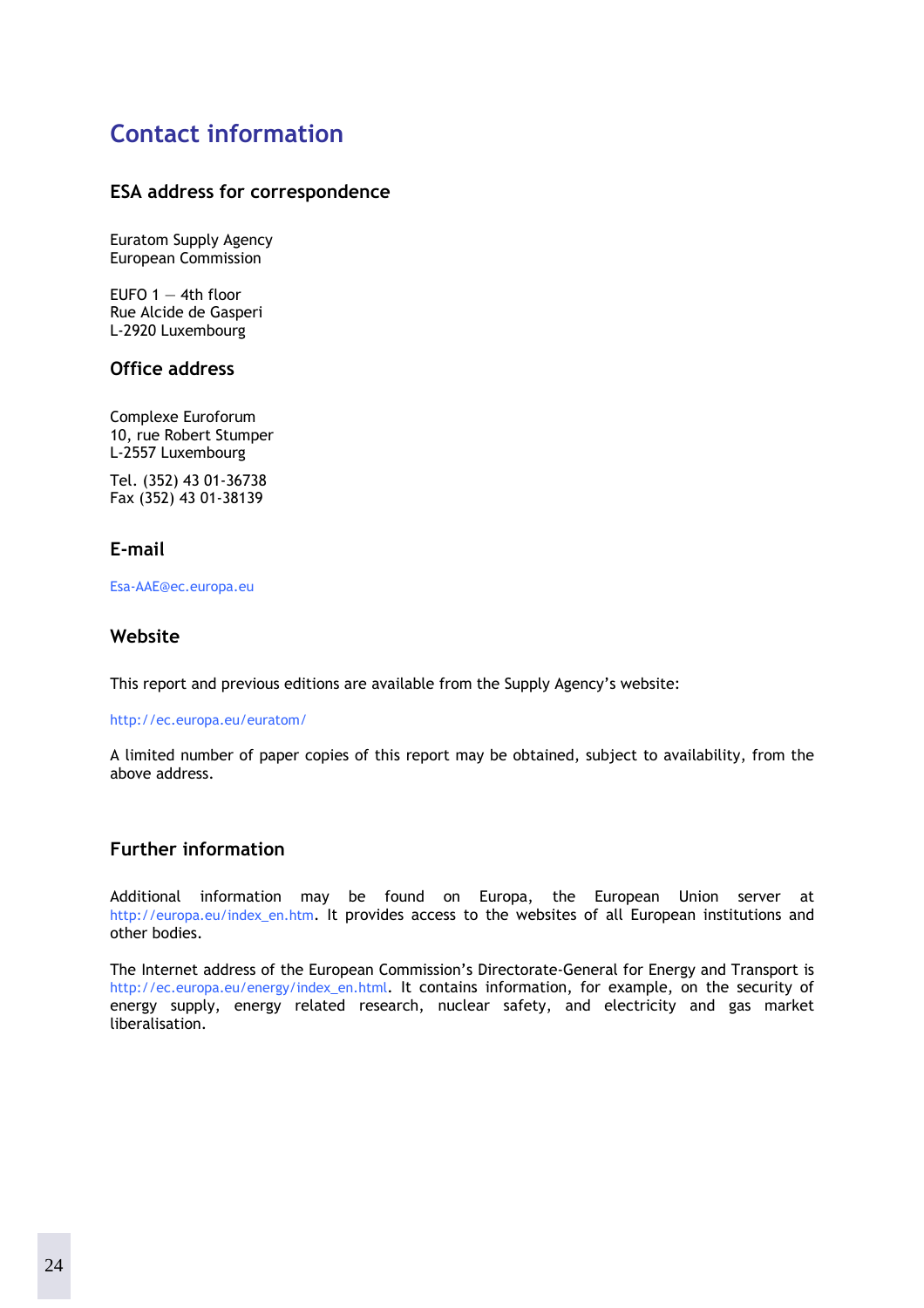# <span id="page-26-0"></span>**List of abbreviations**

| <b>CIS</b>       | Commonwealth of Independent States                      |
|------------------|---------------------------------------------------------|
| <b>ESA</b>       | Euratom Supply Agency                                   |
| <b>EURATOM</b>   | European Atomic Energy Community                        |
| <b>IAEA</b>      | International Atomic Energy Agency                      |
| (US) DOE         | United States Department of Energy                      |
| (US) NRC         | <b>US Nuclear Regulatory Commission</b>                 |
| <b>USEC</b>      | <b>United States Enrichment Corporation</b>             |
| <b>EUP</b>       | Enriched uranium product                                |
| <b>HEU</b>       | Highly enriched uranium                                 |
| <b>LEU</b>       | Low-enriched uranium                                    |
| <b>MOX</b>       | Mixed-oxide fuel (fuel of uranium and plutonium oxide)  |
| <b>RET</b>       | Re-enriched tails                                       |
| <b>SWU</b>       | Separative work unit                                    |
| tSWU             | tonne separative work $(= 1 000$ SWU)                   |
| tU               | tonne $U$ (= 1 000 kg uranium)                          |
| <b>BWR</b>       | Boiling water reactor                                   |
| <b>EPR</b>       | European pressurised water reactor                      |
| <b>LWR</b>       | Light water reactor                                     |
| <b>NPP</b>       | Nuclear power plant                                     |
| <b>PWR</b>       | Pressurised water reactor                               |
| <b>RBMK</b>      | Light water graphite-moderated reactor (Russian design) |
| <b>VVER/WWER</b> | Pressurised water reactor (Russian design)              |
| kWh              | kilowatt-hour                                           |
| <b>MWh</b>       | megawatt-hour = $10^3$ kWh                              |
| GWh              | gigawatt-hour = $10^6$ kWh                              |
| <b>TWh</b>       | terawatt-hour = $10^9$ kWh                              |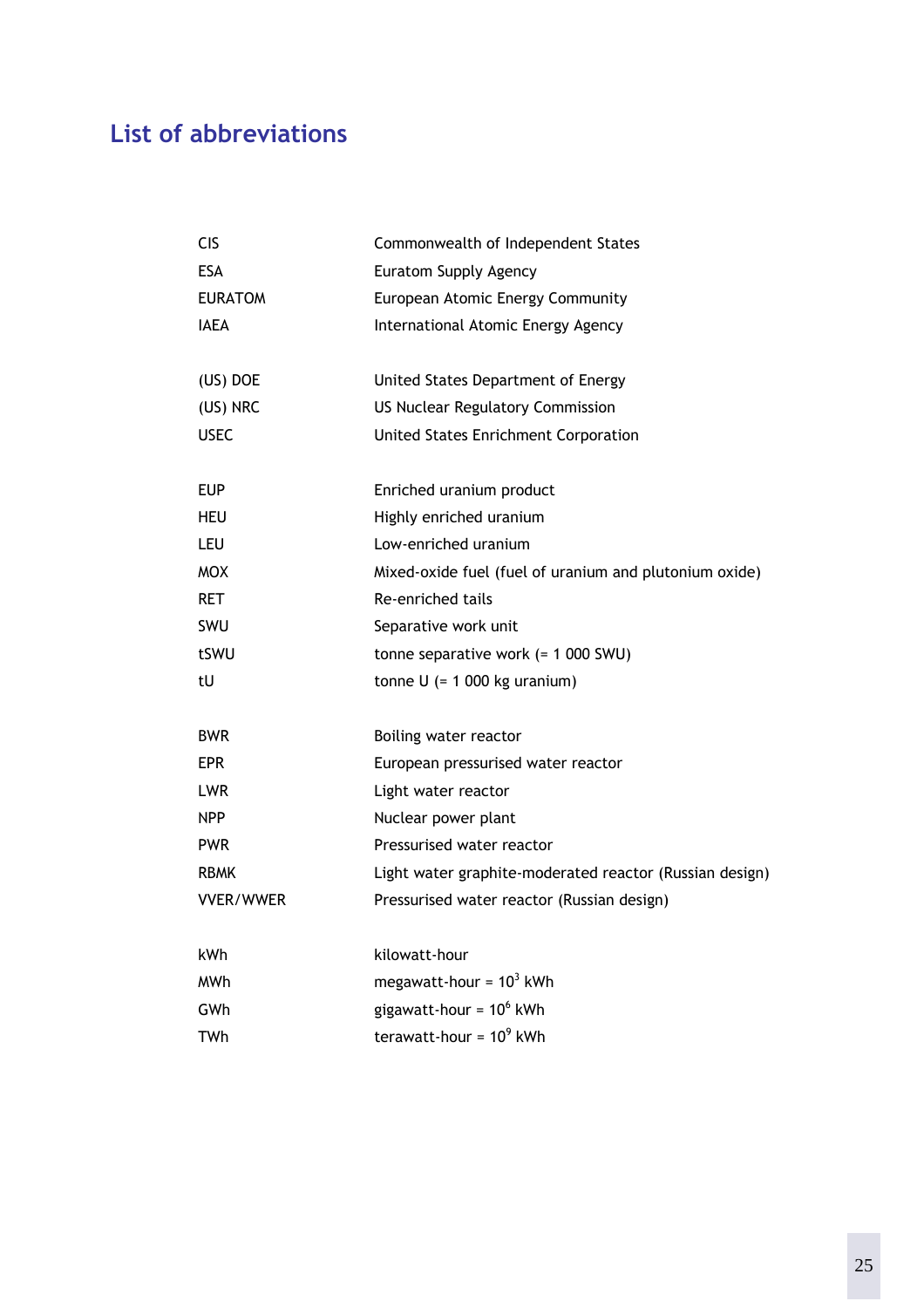# <span id="page-27-0"></span>**Annexes**

# <span id="page-27-1"></span>**Annex 1: CIS supplies**

| Year         | <b>Deliveries</b><br>$(^{1})$ | Exchanges<br>$(^{2})$ | Subtotal<br>$(^{1})$ $(^{2})$ | Re-enriched<br>tails $(^3)$ | Total<br>$(^{1})$ $(^{2})$ $(^{3})$ | Total as %<br>of supply |
|--------------|-------------------------------|-----------------------|-------------------------------|-----------------------------|-------------------------------------|-------------------------|
| 1992         | 1 800                         | 900                   | 2 700                         | $\mathbf{0}$                | 2 700                               | 23                      |
| 1993         | 1 700                         | 600                   | 2 300                         | $\mathbf 0$                 | 2 300                               | 19                      |
| 1994         | 1 700                         | 500                   | 2 2 0 0                       | $\mathbf 0$                 | 2 2 0 0                             | 16                      |
| 1995         | 4 300                         | 200                   | 4 500                         | $\mathbf 0$                 | 4 500                               | 28                      |
| 1996         | 5 100                         | 700                   | 5 800                         | $\mathbf 0$                 | 5 800                               | 36                      |
| 1997         | 3 900                         | 500                   |                               |                             | 4 4 0 0                             | 28                      |
| 1998         | 3 900                         | 600                   | 4 500                         |                             | 4 500                               | 28                      |
| 1999         | 3 500                         | 400                   | 3 900                         | 1 100                       | 5 000                               | 34                      |
| 2000         | 4 200                         | $\mathbf{0}$          | 4 200                         | 1 200                       | 5 400                               | 34                      |
| 2001         | 2 8 5 0                       | 200                   | 3 0 5 0                       | 1 0 5 0                     | 4 100                               | 29                      |
| 2002         | 3 900                         | 600                   | 4 500                         | 1 000                       | 5 500                               | 33                      |
| 2003         | 3 400                         | $\mathbf{0}$          | 3 400                         | 1 200                       | 4 600                               | 28                      |
| 2004         | 2 400                         | $\mathbf{0}$          | 2 400                         | 900                         | 3 3 0 0                             | 23                      |
| 2005         | 3 800                         | $\bf{0}$              | 3 800                         | 500                         | 4 300                               | 23                      |
| <b>Total</b> | 46 360                        | 5 200                 | 51650                         | 6 9 5 0                     | 58 600                              | 28                      |

#### **A) Russian supply of natural uranium and feed contained in EUP to the EU-15**

NB: For 1997 and 1998, re-enriched tails are included under 'Deliveries' because quantities were small and could not be shown separately for confidentiality reasons.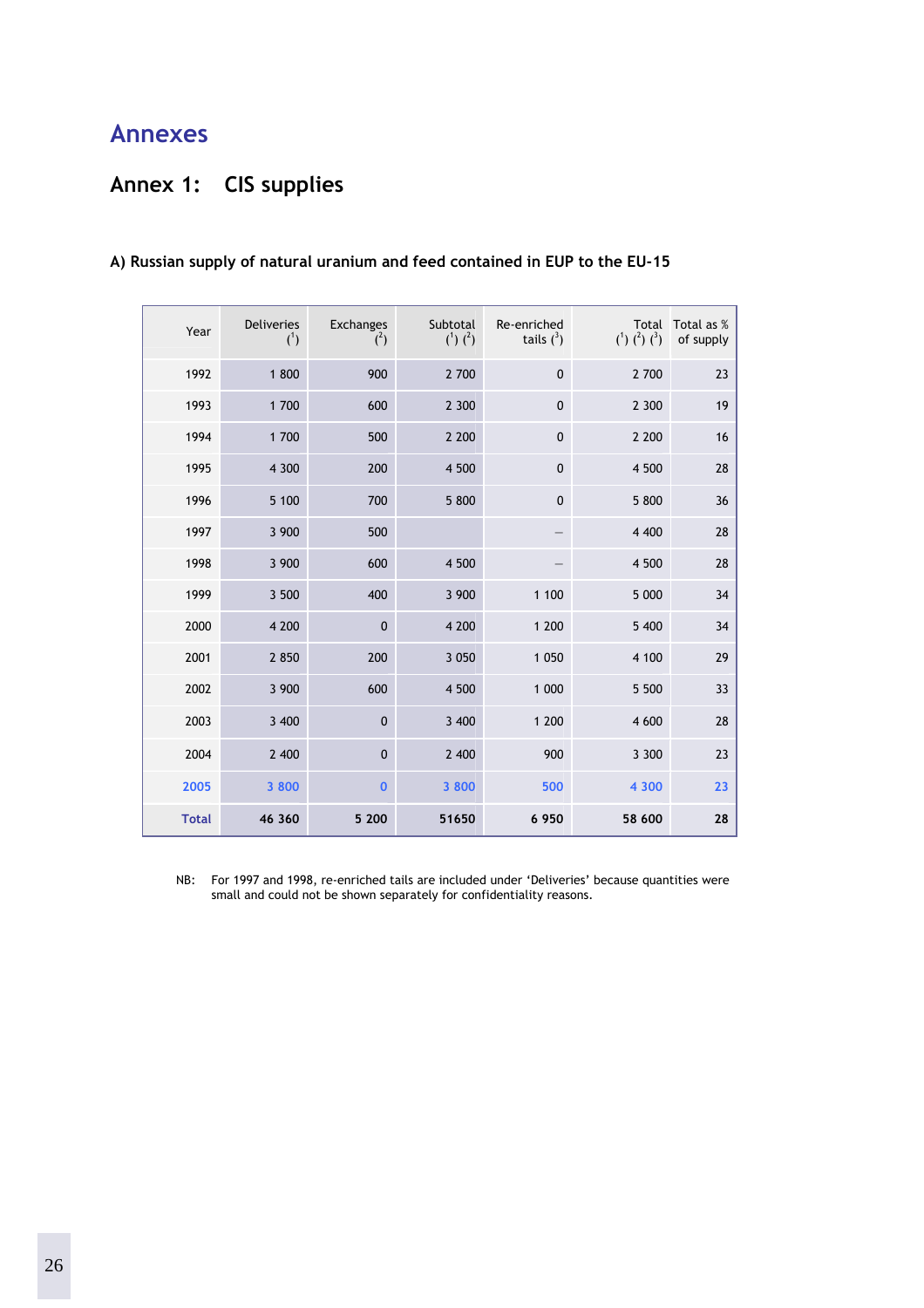**B) Deliveries to EU-15 utilities of natural uranium and feed contained in EUP from the CIS (tU)** 

|              | Deliveries to EU-15 utilities $(^2)$ |                          |                  |                                       |  |
|--------------|--------------------------------------|--------------------------|------------------|---------------------------------------|--|
| Year         | <b>Quantity tU</b>                   | as % of<br>supply $(^3)$ | incl. RET $(^4)$ | incl. RET<br>as % of supply<br>$(^3)$ |  |
| 1992         | 2 700                                | 23                       |                  |                                       |  |
| 1993         | 2 700                                | 22                       |                  |                                       |  |
| 1994         | 4 500                                | 32                       |                  |                                       |  |
| 1995         | 5 200                                | 32                       |                  |                                       |  |
| 1996         | 6 800                                | 43                       |                  |                                       |  |
| 1997         | 5 000                                | 32                       |                  |                                       |  |
| 1998         | 5 600                                | 35                       |                  |                                       |  |
| 1999         | 5 100                                | 34                       | 6 200            | 42                                    |  |
| 2000         | 5 800                                | 37                       | 7 000            | 44                                    |  |
| 2001         | 4 100                                | 29                       | 5 100            | 37                                    |  |
| 2002         | 6 900                                | 41                       | 7 900            | 47                                    |  |
| 2003         | 4 500                                | 27                       | 5 700            | 35                                    |  |
| 2004         | 2 900                                | 20                       | 3 800            | 26                                    |  |
| 2005         | 5 0 5 0                              | 27                       | 5 5 5 0          | 30                                    |  |
| <b>Total</b> | 66850                                | 32                       |                  |                                       |  |

 $($ <sup>1</sup> ) Operators include producers, users and intermediaries.

 $($ <sup>2</sup> ) Including exchanges but excluding re-enriched tails except for 1997–98 as explained under footnote (<sup>4</sup> ).

 $(3)$ ) Supply to EU utilities covers total deliveries to EU-15 utilities under purchasing contracts during the respective year.

 $($ <sup>4</sup> ) Deliveries of re-enriched tails (RET) to EU utilities started in 1997 but were negligible (< 1 % of total supply) during the first two years. For confidentiality reasons they have been included under 'Quantity tU' for 1997 and 1998. The figures include RET acquired as a result of exchanges.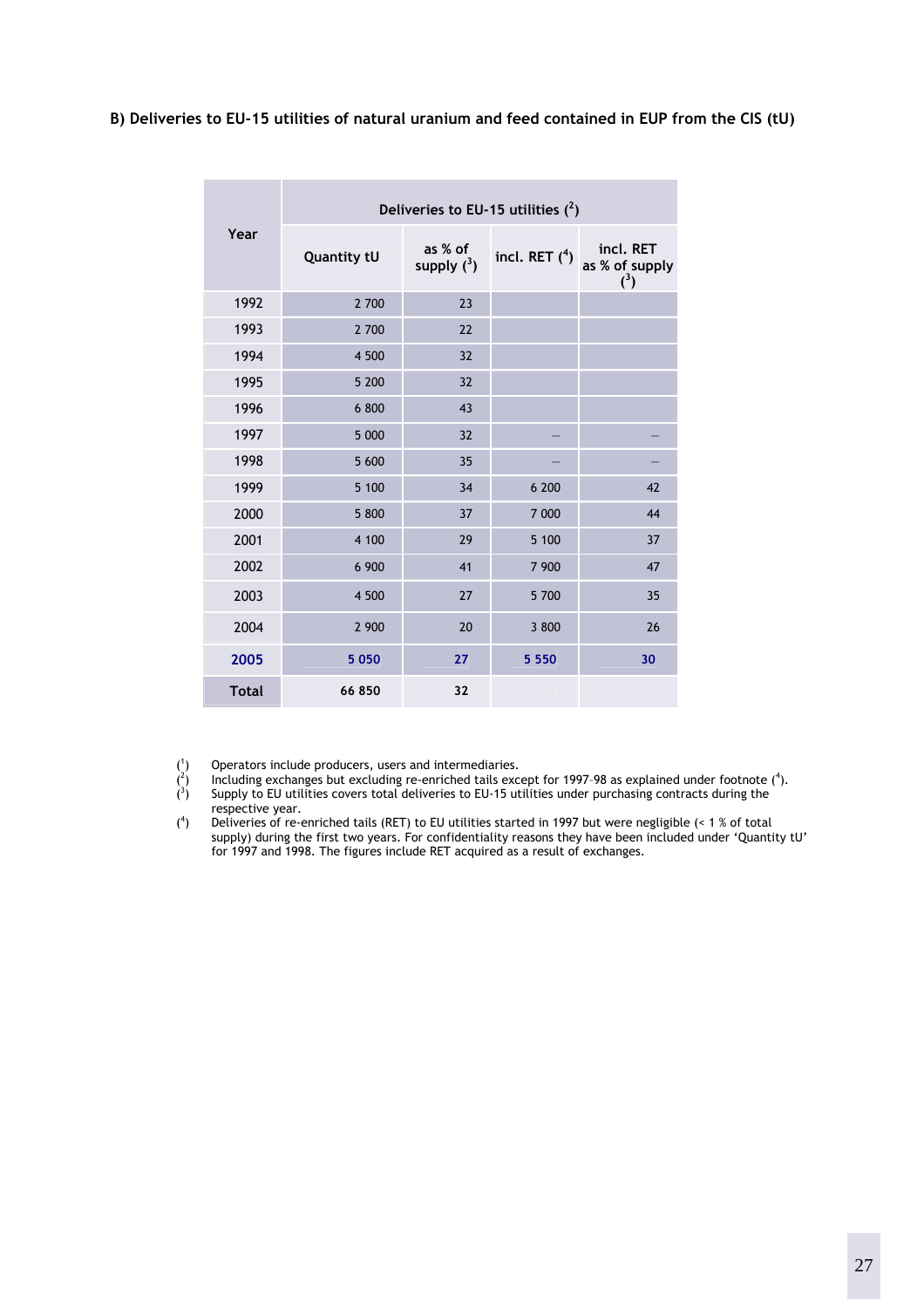### <span id="page-29-0"></span>**Annex 2: EU-25 reactor needs and net requirements (quantities in tU and tSWU)**

| Year           |               | Natural Uranium  |               | Separative Work  |  |
|----------------|---------------|------------------|---------------|------------------|--|
|                | Reactor needs | Net requirements | Reactor needs | Net requirements |  |
| 2006           | 22 200        | 18 800           | 13 600        | 12 200           |  |
| 2007           | 21 700        | 18 700           | 14 000        | 12 900           |  |
| 2008           | 20 900        | 18 300           | 13 800        | 12 700           |  |
| 2009           | 20 700        | 18 400           | 13 200        | 12 000           |  |
| 2010           | 21 100        | 19 200           | 14 200        | 13 300           |  |
| 2011           | 20 600        | 17 500           | 13 000        | 12 200           |  |
| 2012           | 20 300        | 18 300           | 13 400        | 12 500           |  |
| 2013           | 19 700        | 18 000           | 12 800        | 12 200           |  |
| 2014           | 18 800        | 17 300           | 12 400        | 11 900           |  |
| 2015           | 18 400        | 16 900           | 12 200        | 11 700           |  |
| <b>Total</b>   | 204 400       | 181 400          | 132 600       | 123 600          |  |
| <b>Average</b> | 20 400        | 18 100           | 13 300        | 12 400           |  |

#### **A) From 2006 until 2015**

#### **B) Extended forecast from 2016 until 2025**

| Year           | <b>Natural Uranium</b> |                  | Separative Work |                  |  |
|----------------|------------------------|------------------|-----------------|------------------|--|
|                | Reactor needs          | Net requirements | Reactor needs   | Net requirements |  |
| 2016           | 18 500                 | 17 000           | 12 000          | 11 600           |  |
| 2017           | 17 400                 | 16 000           | 11 700          | 11 200           |  |
| 2018           | 17 300                 | 15 800           | 11 400          | 10 900           |  |
| 2019           | 17 200                 | 15 600           | 11 000          | 10 600           |  |
| 2020           | 16 600                 | 15 200           | 11 000          | 10 500           |  |
| 2021           | 16 400                 | 15 000           | 10 700          | 10 200           |  |
| 2022           | 16 400                 | 15 000           | 10 700          | 10 200           |  |
| 2023           | 15 800                 | 14 300           | 10 500          | 10 000           |  |
| 2024           | 15 300                 | 13 900           | 10 200          | 9 700            |  |
| 2025           | 15 400                 | 14 000           | 10 100          | 9 600            |  |
| <b>Total</b>   | 166 300                | 151 800          | 109 300         | 104 500          |  |
| <b>Average</b> | 16 600                 | 15 200           | 11 000          | 10 500           |  |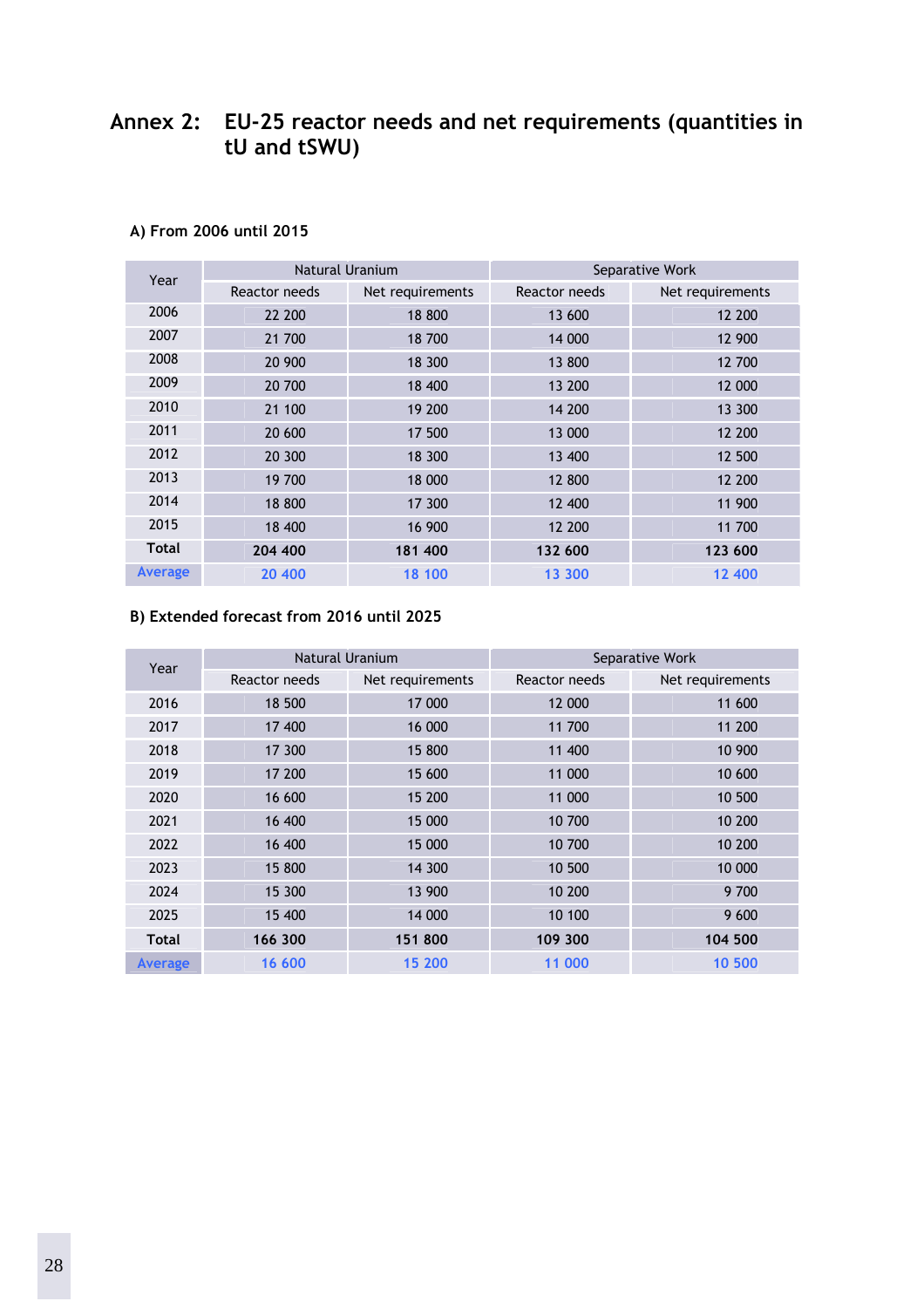# <span id="page-30-0"></span>**Annex 3: Fuel loaded into EU-15 reactors and deliveries of fresh fuel under purchasing contracts**

| Year | Fuel loaded |                    |                       | Deliveries        |        |                    |
|------|-------------|--------------------|-----------------------|-------------------|--------|--------------------|
|      | LEU<br>(tU) | Feed equiv.<br>(U) | Enrich. eq.<br>(tSWU) | Natural U<br>(tU) | % spot | Enrichm.<br>(tSWU) |
| 1980 |             | 9 600              |                       | 8 600             | (4)    |                    |
| 1981 |             | 9 0 0 0            |                       | 13 000            | 10     |                    |
| 1982 |             | 10 400             |                       | 12 500            | ~10    |                    |
| 1983 |             | 9 100              |                       | 13 500            | ~10    |                    |
| 1984 |             | 11 900             |                       | 11 000            | $~10$  |                    |
| 1985 |             | 11 300             |                       | 11 000            | 11.5   |                    |
| 1986 |             | 13 200             |                       | 12 000            | 9.5    |                    |
| 1987 |             | 14 300             |                       | 14 000            | 17.0   |                    |
| 1988 |             | 12 900             |                       | 12 500            | 4.5    |                    |
| 1989 |             | 15 400             |                       | 13 500            | 11.5   |                    |
| 1990 |             | 15 000             |                       | 12 800            | 16.7   |                    |
| 1991 |             | 15 000             | 9 200                 | 12 900            | 13.3   | 10 000             |
| 1992 |             | 15 200             | 9 200                 | 11 700            | 13.7   | 10 900             |
| 1993 |             | 15 600             | 9 3 0 0               | 12 100            | 11.3   | 9 100              |
| 1994 | 2 5 2 0     | 15 400             | 9 100                 | 14 000            | 21.0   | 9800               |
| 1995 | 3 0 4 0     | 18 700             | 10 400                | 16 000            | 18.1   | 9 600              |
| 1996 | 2 9 2 0     | 18 400             | 11 100                | 15 900            | 4.4    | 11 700             |
| 1997 | 2 900       | 18 200             | 11 000                | 15 600            | 12.0   | 10 100             |
| 1998 | 2 8 3 0     | 18 400             | 10 400                | 16 100            | 6.0    | 9 200              |
| 1999 | 2 8 6 0     | 19 400             | 10 800                | 14 800            | 8.0    | 9700               |
| 2000 | 2 500       | 17 400             | 9800                  | 15 800            | 12.0   | 9 700              |
| 2001 | 2 800       | 20 300             | 11 100                | 13 900            | 4.0    | 9 100              |
| 2002 | 2 900       | 20 900             | 11 600                | 16 900            | 8.0    | 9 500              |
| 2003 | 2 800       | 20 700             | 11 500                | 16 400            | 18.0   | 11 000             |
| 2004 | 2 600       | 19 300             | 10 900                | 14 600            | 4.0    | 10 500             |
| 2005 | 2 500       | 21 100             | 12 000                | 17 600            | 5.0    | 11 400             |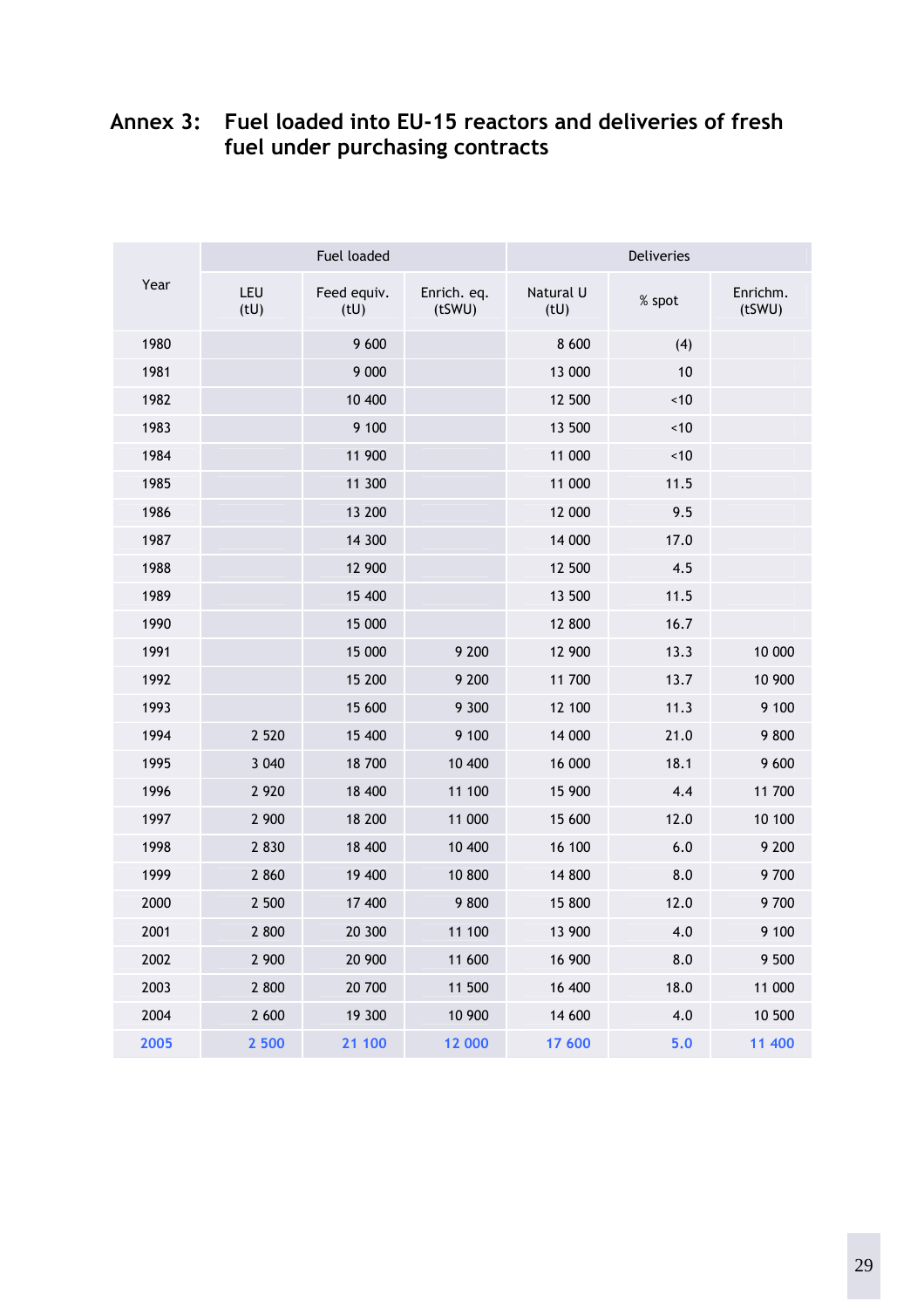### <span id="page-31-0"></span>**Annex 4: Supply Agency average prices for natural uranium (EU-15)**

| Year | Multiannual contracts |                 | Spot contracts |                 | Exch. rate |
|------|-----------------------|-----------------|----------------|-----------------|------------|
|      | EUR/kgU               | USD/lb $U_3O_8$ | EUR/kgU        | USD/lb $U_3O_8$ | USD/EUR    |
| 1980 | 67.20                 | 36.00           | 65.34          | 35.00           | 1.39       |
| 1981 | 77.45                 | 33.25           | 65.22          | 28.00           | 1.12       |
| 1982 | 84.86                 | 32.00           | 63.65          | 24.00           | 0.98       |
| 1983 | 90.51                 | 31.00           | 67.89          | 23.25           | 0.89       |
| 1984 | 98.00                 | 29.75           | 63.41          | 19.25           | 0.79       |
| 1985 | 99.77                 | 29.00           | 51.09          | 15.00           | 0.76       |
| 1986 | 81.89                 | 31.00           | 46.89          | 17.75           | 0.98       |
| 1987 | 73.50                 | 32.50           | 39.00          | 17.25           | 1.15       |
| 1988 | 70.00                 | 31.82           | 35.50          | 16.13           | 1.18       |
| 1989 | 69.25                 | 29.35           | 28.75          | 12.19           | 1.10       |
| 1990 | 60.00                 | 29.39           | 19.75          | 9.68            | 1.27       |
| 1991 | 54.75                 | 26.09           | 19.00          | 9.05            | 1.24       |
| 1992 | 49.50                 | 24.71           | 19.25          | 9.61            | 1.30       |
| 1993 | 47.00                 | 21.17           | 20.50          | 9.23            | 1.17       |
| 1994 | 44.25                 | 20.25           | 18.75          | 8.58            | 1.19       |
| 1995 | 34.75                 | 17.48           | 15.25          | 7.67            | 1.31       |
| 1996 | 32.00                 | 15.63           | 17.75          | 8.67            | 1.27       |
| 1997 | 34.75                 | 15.16           | 30.00          | 13.09           | 1.13       |
| 1998 | 34.00                 | 14.66           | 25.00          | 10.78           | 1.12       |
| 1999 | 34.75                 | 14.25           | 24.75          | 10.15           | 1.07       |
| 2000 | 37.00                 | 13.12           | 22.75          | 8.07            | 0.92       |
| 2001 | 38.25                 | 13.18           | (*) $21.00$    | $(*)7.23$       | 0.90       |
| 2002 | 34.00                 | 12.37           | 25.50          | 9.27            | 0.95       |
| 2003 | 30.50                 | 13.27           | 21.75          | 9.46            | 1.13       |
| 2004 | 29.20                 | 13.97           | 26.14          | 12.51           | 1.24       |
| 2005 | 33.56                 | 16.06           | 44.27          | 21.19           | 1.24       |
|      |                       |                 |                |                 |            |

(\*) The spot price for 2001 was calculated on the basis of an exceptionally low total volume of only some 330 tU under four transactions, one of which accounted for two thirds of this quantity. Some 300 tU were delivered as UF<sub>6</sub> without a price being specified for the conversion component. To establish a price excluding conversion costs for these deliveries, the Supply Agency applied an estimated average conversion price of EUR 5.70/kgU (USD 5.10/kgU).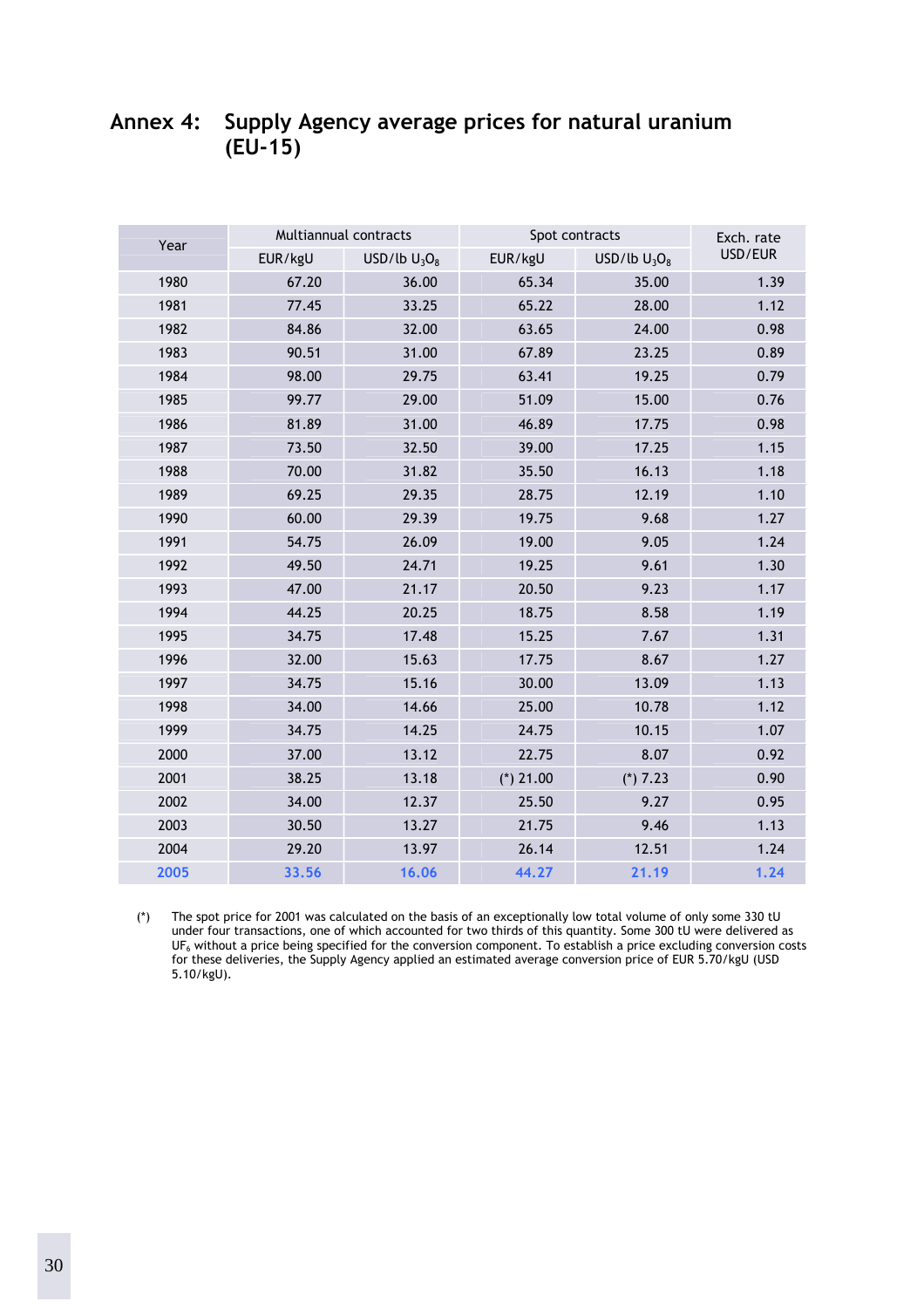### <span id="page-32-0"></span>Annex 5: Calculation methodology for ESA U<sub>3</sub>O<sub>8</sub> average prices

The Euratom Supply Agency collects two categories of prices on an annual basis:

- ESA weighted average  $U_3O_8$  price for multiannual contracts, paid by EU utilities for their deliveries in a given year;
- ESA weighed average  $U_3O_8$  price for spot contracts, paid by EU utilities for their deliveries in a given year.

The differences between multiannual and spot contracts are defined as follows:

- 'multiannual' contracts are defined as those providing for deliveries extending over more than 12 months;
- 'spot' contracts are those providing for either only one delivery or deliveries extending over a period of a maximum of 12 months, whatever the time between the conclusion of the contract and the first delivery.

### **Methodology**

#### **Prices**

 $\overline{a}$ 

Prices are collected directly from utilities or via their procurement organisations, through:

- contracts submitted to the ESA;
- end-of-year questionnaires, completed if necessary by visits to the utilities.

#### **Data requested on natural uranium deliveries during the year**

These include the following elements: ESA contract reference, quantity (kgU), delivery date, place of delivery, mining origin, natural uranium price with specification of currency, unit of weight (kg, kgU, lb), chemical form (U<sub>3</sub>O<sub>8</sub>, UF<sub>6</sub>, UO<sub>2</sub>), indication of whether the price includes conversion and, if so, the price of conversion, if known.

#### **Deliveries taken into account**

The deliveries taken into account are those made under purchasing contracts to the EU electricity utilities or their procurement organisations during the respective year. They include also the natural uranium equivalent contained in enriched uranium purchases.

Other categories of contracts are excluded (1).

Deliveries for which it is not possible to reliably establish the price of the natural uranium component are excluded from the price calculation (e.g. uranium out of specification or enriched uranium priced per kg of EUP without separation for the feed and enrichment components).

 $\binom{1}{1}$  Such as contracts between intermediaries, sales by utilities, purchases by non-utility industries, barter deals.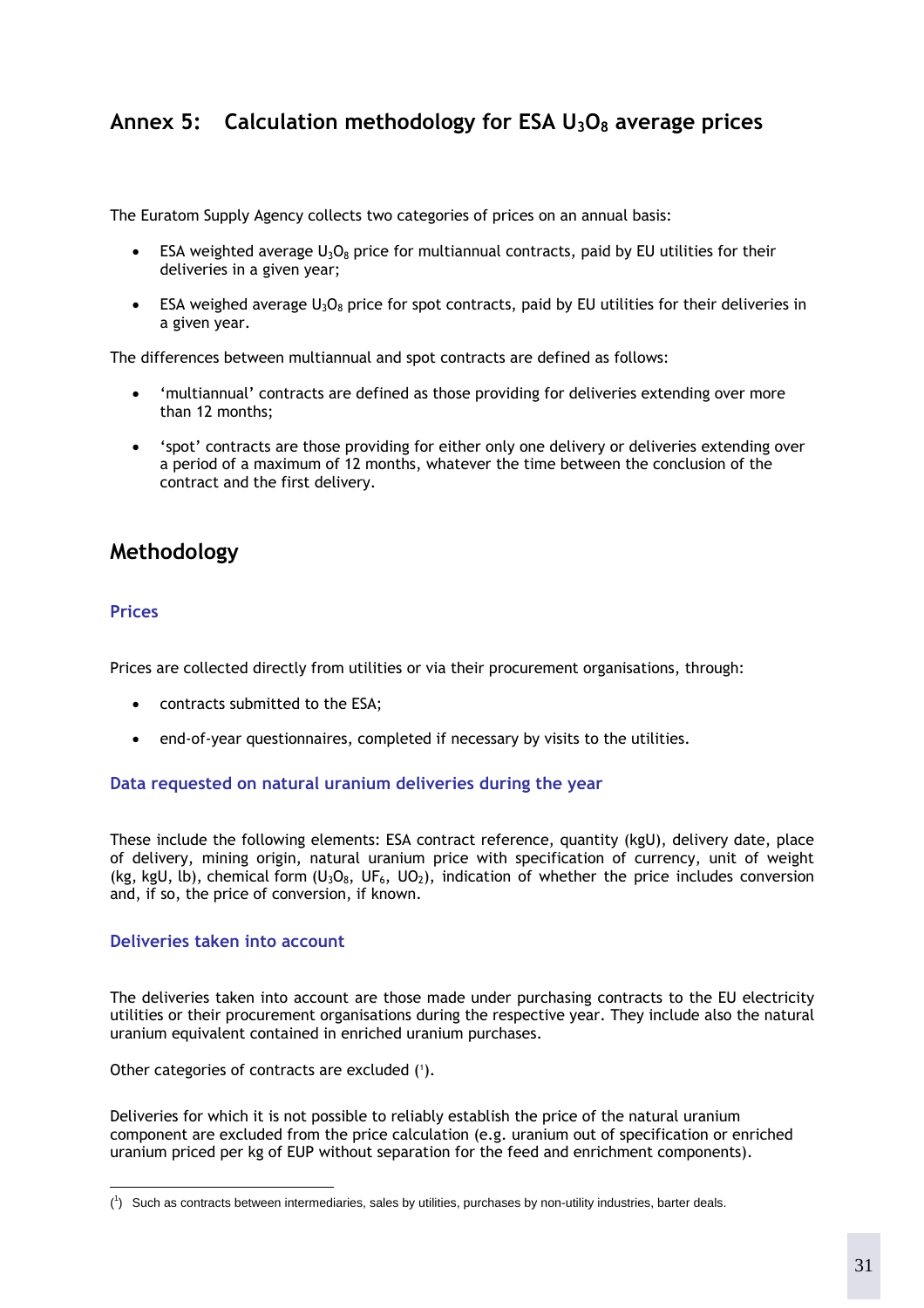#### **Checking**

ESA compares the deliveries and prices reported with the data collected at the time of the conclusion of contracts as subsequently updated. It compares, in particular, the actual deliveries with the 'scheduled deliveries' and options. Where there are discrepancies between scheduled and actual deliveries, clarifications are sought from the organisations concerned.

#### **Exchange rates**

To calculate the average prices, the original contract prices are converted into EUR per kgU contained in  $U_3O_8$  using the average annual exchange rates as published by the European Central Bank.

#### **Prices which include conversion**

For the few prices which include conversion and where the conversion price is not specified, the ESA, given the relatively minor cost of the conversion, converts the UF<sub>6</sub> price to a U<sub>3</sub>O<sub>8</sub> price using an average conversion value based on its own sources of information, specialised trade press publications and confirmed by discussions with the converters.

#### **Independent verification**

Two members of the ESA staff independently verify calculation sheets from the database.

In spite of all the care, errors/omissions are uncovered from time to time, mostly on missing data, e.g. deliveries under options, which were not reported. As a matter of policy, the ESA never publishes a corrective figure.

#### **Data protection**

Confidentiality and physical protection of commercial data is provided through use of stand-alone computers, not connected either to the Commission Intranet or to the outside world (including Internet). Contracts and backups are kept in a safe room, with restricted key access.